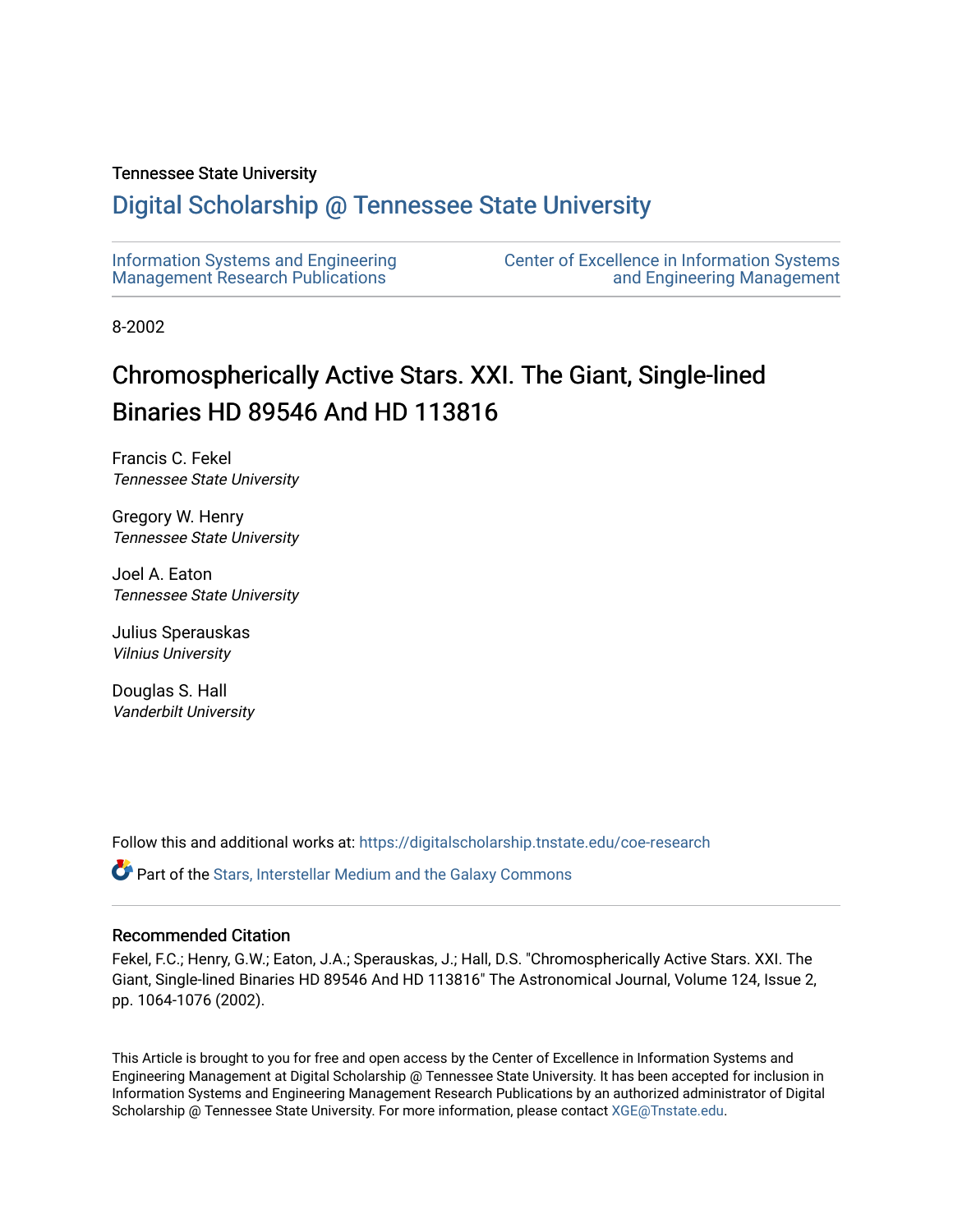#### CHROMOSPHERICALLY ACTIVE STARS. XXI. THE GIANT, SINGLE-LINED BINARIES HD 89546 AND HD 113816

FRANCIS C. FEKEL,<sup>1</sup> GREGORY W. HENRY, AND JOEL A. EATON

Center of Excellence in Information Systems, Tennessee State University, 330 10th Avenue North, Nashville, TN 37203; fekel@evans.tsuniv.edu, henry@schwab.tsuniv.edu, eaton@donne.tsuniv.edu

Julius Sperauskas

Vilnius University Observatory, Ciurlionio 29, Vilnius 2009, Lithuania; julius.sperauskas@ff.vu.lt

**AND** 

Douglas S. Hall Dyer Observatory, Vanderbilt University, Nashville, TN 37235; hall@astro.dyer.vanderbilt.edu Received 2002 March 11; accepted 2002 May 2

#### ABSTRACT

We have obtained spectroscopy and photometry of the chromospherically active, single-lined spectroscopic binaries HD 89546 and HD 113816. HD 89546 has a circular orbit with a period of 21.3596 days. Its primary has a spectral type of G9 III and is somewhat metal-poor with  $[Fe/H] \sim -0.5$ . HD 113816 has an orbit with a period of 23.6546 and a low eccentricity of 0.022. Its mass function is extremely small, 0.0007  $M_{\odot}$ , consistent with a very low inclination. The primary is a slightly metal-poor K2 III. A decade or more of photometric monitoring with an automatic telescope demonstrates that both systems display brightness variations due to rotational modulation of the visibility of photospheric star spots, as well as light-curve changes resulting from the redistribution of star spots by differential rotation and long-term changes in the filling factor of the spots. We determined rotation periods for each season when the observations were numerous enough. Our mean rotation periods of 21.3 and 24.1 days for HD 89546 and HD 113816, respectively, confirm that the giants in each system are synchronously rotating. The orbital elements and properties of the giant components of these two systems, including levels of surface magnetic activity, are quite similar. However, the two rotational inclinations are rather different,  $57^\circ$  for HD 89546 and 13 $^\circ$  for HD 113816. Thus the latter giant is seen nearly pole on. We analyzed the light curves for similarities and differences that result from viewing these two systems from quite different inclinations.

Key words: binaries: spectroscopic  $-$  stars: spots  $-$  stars: variables: other

On-line material: machine-readable tables

#### 1. INTRODUCTION

Chromospherically active stars have been identified in spectroscopic surveys by their strong Ca  $\scriptstyle\rm II$  H and K emission. In particular, such active stars have been found in objective-prism surveys (e.g., Bidelman & MacConnell 1973; Bidelman 1981) and more recently in the moderateand high-resolution spectroscopic searches of Henry et al. (1996) and Strassmeier et al. (2000), respectively. Over the past several decades X-ray and ultraviolet surveys with satellites have proved to be another very effective way of finding active, late-type stars. The observations produced by satellites such as HEAO 1, Einstein, EXOSAT, EUVE, and ROSAT have led to optical identifications (e.g., Buckley et al. 1987; Fleming, Gioia, & Maccacaro 1989; Cutispoto et al. 1991; Tagliaferri et al. 1994; Jeffries, Bertram, & Spurgeon 1995; Neuhaüser et al. 1997; Cutispoto et al. 1999) of many chromospherically active stars. Here we discuss two such stars, one discovered from an objective-prism survey and the second found as a result of HEAO 1 observations.

HD 89546 = FG Ursae Majoris ( $\alpha = 10^{h}21^{m}47^{s}5$ ,  $\delta = 60^{\circ} 54' 46''$  [J2000.0],  $V = 7.26$  mag) was initially identified as a chromospherically active star from an examination of objective-prism plates by W. Bidelman (1991, private communication). As a result, follow-up photometry and spectroscopy were obtained.

Strassmeier (1994) and Strassmeier et al. (1994) confirmed that HD 89546 has quite strong Ca II H and K emission. Other indications of chromospheric and coronal activity also have been detected. Henry, Fekel, & Hall (1995) found that the H $\alpha$  absorption line is significantly filled with emission, and in one spectrum a blueshifted emission feature rose above the continuum (see Fig. B2 in Strassmeier et al. 2000 for a similar spectrum). Figure 13 of Montes et al. (2000) shows additional indications of strong activity. Two of the Ca  $\scriptstyle\rm II$  IR triplet lines and even the H $\beta$ absorption line are partially filled with emission. In their ROSAT catalog of high-latitude sources Schwope et al. (2000) gave HD 89546 as the optical counterpart to a weak X-ray source.

From four seasons of photometry Henry et al. (1995) detected light variability with a period of 21.5 days plus variability on a significantly longer timescale. The discovery of light variations led Kazarovets & Samus (1997) to assign HD 89546 the variable star name FG UMa. Henry et al. (1995) reported that Dadonas found HD 89546 to be a sin-

<sup>1</sup> Visiting Astronomer, Kitt Peak National Observatory, National Optical Astronomy Observatory, which is operated by the Association of Universities for Research in Astronomy, Inc. under cooperative agreement with the National Science Foundation.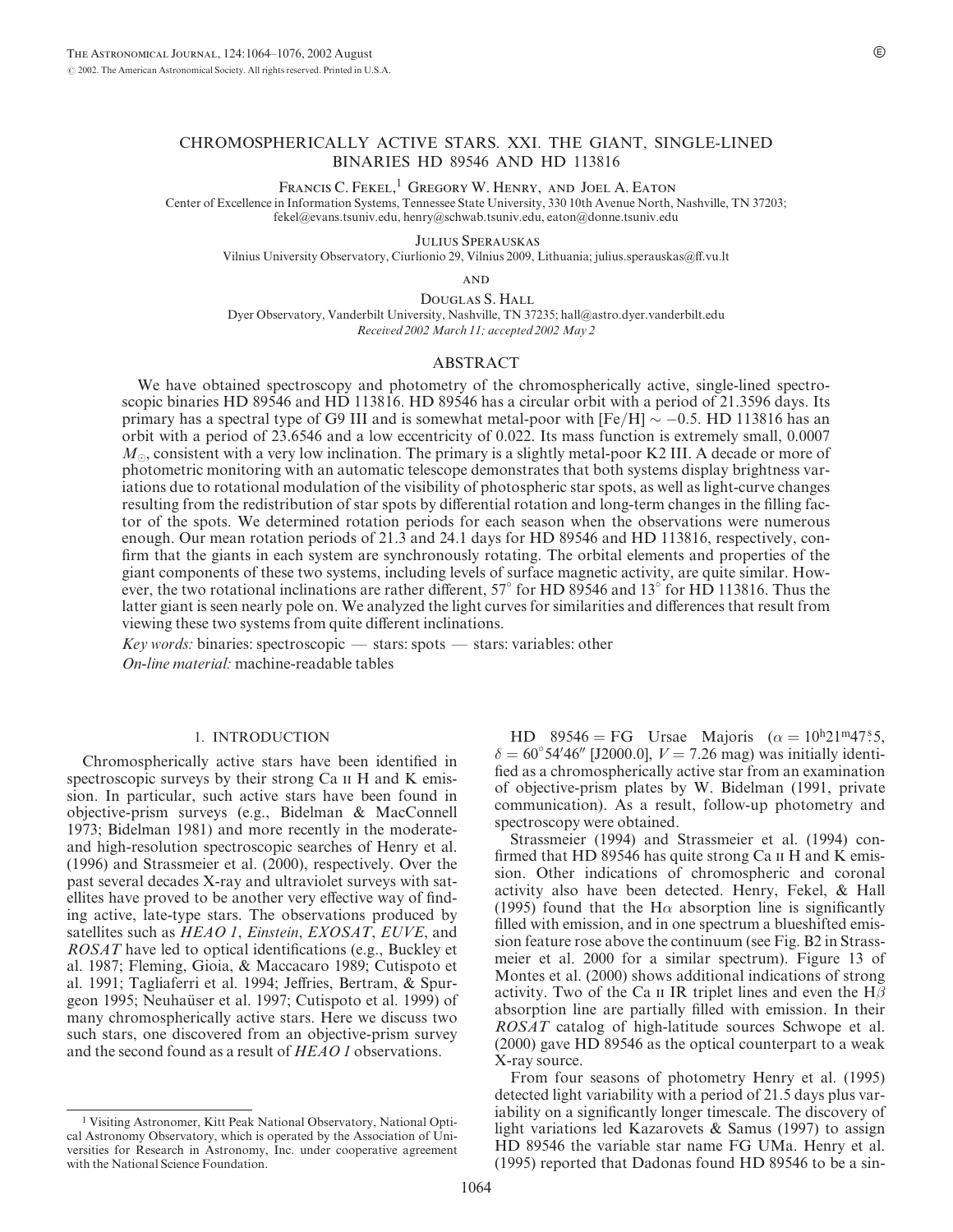gle-lined binary with a circular orbit and a period of 21.3 days, making the primary a synchronously rotating star. Recently, Marino et al. (2002) published a radial-velocity curve and a complete set of orbital elements for HD 89546.

From several red-wavelength spectra, Henry et al. (1995) determined a spectral type of G8 IV, although other data suggested that a luminosity class of III–IV might be more appropriate. Marino et al. (2002) found that a rotationally broadened spectrum of HR 3422, a K0 III, reproduced their high-resolution echelle spectra of HD 89546. Active latetype stars are expected to be rapidly rotating, and HD 89546 is no exception. Fekel (1997) revised the  $v \sin i$  value of the primary from 15  $\text{km s}^{-1}$  (Henry et al. 1995) to 18  $\text{km s}$  $s^{-1}$ .

HD  $113816 = IS$  Virginis  $(\alpha = 13^{h}06^{m}26^{s}0, \delta =$  $-04^{\circ}50'45''$  [J2000.0],  $V = 8.27$  mag) first came to prominence with its identification as the optical counterpart to an X-ray source observed by the HEAO 1 satellite (Buckley et al. 1987). From 15 blue-wavelength spectroscopic observations Buckley et al. (1987) found the star to have strong Ca II H and K emission and relatively low-amplitude radial velocity variations. They concluded that HD 113816 likely has a period greater than 20 days and possibly a low orbital inclination. They estimated a spectral classification of K2 IV–III from its photometric colors and a projected rotational velocity of  $30 \pm 10$  km s<sup>-1</sup>.

The discovery that HD 113816 is a chromospherically active star prompted its inclusion in various surveys. Randich, Giampapa, & Pallavicini (1994) observed the system as part of a lithium survey of RS CVn binaries. They found a log lithium abundance of 0.8 and an iron abundance  $[Fe/H] = -0.9$ . They obtained a significantly lower v sin i of 10 km s-1, while Fekel (1997) determined an even smaller value of 5.9 km s<sup>-1</sup>. Strassmeier (1994) showed that, in addition to the extremely strong Ca ii H and K emission, the Balmer H $\epsilon$  line of HD 113816 is in emission. Dempsey et al. (1993) detected the soft X-ray flux of HD 113816 from observations with ROSAT. Henry et al. (1995) determined a spectral type of K0 III and estimated an orbital inclination of 11 . They reported that Dadonas found HD 113816 to be a binary with an orbital period of 23.7 days, a semiamplitude of  $6.7 \text{ km s}^{-1}$ , and an essentially circular orbit. Henry et al. (1995) obtained six seasons of photometric data. The star showed both long-term and short-term light variability, with the latter having a period of 23.5 days. Adopting this value as the rotation period, they concluded that the K giant is synchronously rotating. Strassmeier et al. (1997) confirmed the light variability period, computing a mean value of 23.67 days from four additional seasons of photometry. As a result of the detection of such light variations, Kazarovets & Samus (1997) gave HD 113816 the variable star name IS Vir.

#### 2. SPECTROSCOPIC OBSERVATIONS AND REDUCTIONS

From 1991 June to 1999 May we collected 27 high-resolution spectrograms of HD 89546. Observations were made with the Kitt Peak National Observatory (KPNO) coudé feed telescope, coudé spectrograph, and a TI CCD detector. Most of the KPNO spectrograms are centered in the red at 6430 A, cover a wavelength range of about 80 A, and have a resolution of 0.21 A. In addition, two observations were obtained of the H $\alpha$  region and two of the lithium region. The spectra have typical signal-to-noise ratios of 150–200.

A second set of 27 velocities was obtained with Coraveltype spectrometers used at three observatories. The characteristics of those spectrometers have been discussed by Tokovinin (1987) and Upgren, Sperauskas, & Boyle (2002). In 1993 February and March observations were obtained with the 1 m telescope at Mount Maidanak, Uzbekistan. In 1999 March and April additional observations were collected with the 1.65 m telescope at Moletai Observatory in Lithuania. Finally, in 2000 March two observations were made with the 1.54 m telescope of Steward Observatory on Mount Bigelow. All of these radial velocities for HD 89546 are listed in Table 1, along with their corresponding orbital phases and velocity residuals computed from the orbit determined in  $\S$  4.1.

From 1992 May to 2000 April we obtained 37 high-resolution spectrograms of HD 113816 with the previously mentioned KPNO telescope, spectrograph, and detector system. All KPNO spectrograms are centered in the red at  $6430 \text{ Å}$ , and they have the same wavelength range and resolution as those of HD 89546. The spectra have typical signal-to-noise ratios of 150.

A second set of 31 velocities was obtained with the same Coravel–type spectrometers and telescopes given above for HD 89546. Radial velocities for all of these observations are given in Table 2, along with their corresponding orbital phases and velocity residuals computed from the orbit determined in  $\S 5.1$ .

We measured the radial velocities of the KPNO spectra with the IRAF cross-correlation program FXCOR (Fitzpatrick 1993). We used the IAU radial-velocity standards HR 4695,  $\beta$  Vir, and 10 Tau as cross-correlation reference stars. Their velocities of 36.5, 4.4, and 27.9  $km s^{-1}$ , respectively, were adopted from Scarfe, Batten, & Fletcher (1990). Radial-velocity reductions with the Coravel spectrometers are briefly discussed in Upgren et al. (2002).

#### 3. PHOTOMETRIC OBSERVATIONS AND REDUCTIONS

Our photometric observations were all obtained with the T3 0.4 m automatic photoelectric telescope (APT) at Fairborn Observatory in the Patagonia Mountains of southern Arizona. The 0.4 m APT uses a temperature-stabilized EMI 9924B photomultiplier tube to acquire data successively through Johnson  $B$  and  $V$  filters. Each program star was measured each clear night in the following sequence, termed a group observation:  $K$ ,  $S$ ,  $C$ ,  $V$ ,  $C$ ,  $V$ ,  $C$ ,  $V$ ,  $C$ ,  $S$ ,  $K$ , in which  $K$  is a check star,  $C$  is the comparison star,  $V$  is the program star, and S is a sky reading. Three  $V - C$  and two K-C differential magnitudes are formed from each sequence and averaged together to create group means. Group mean differential magnitudes with internal standard deviations greater than 0.01 mag were rejected to filter the observations taken under nonphotometric conditions. The surviving group means were corrected for differential extinction with nightly extinction coefficients, transformed to the Johnson system with yearly mean transformation coefficients, and treated as single observations thereafter. The external precision of these group means, based on standard deviations for pairs of constant stars, is typically  $\sim 0.004-$ 0.005 mag on good nights with this telescope. Further infor-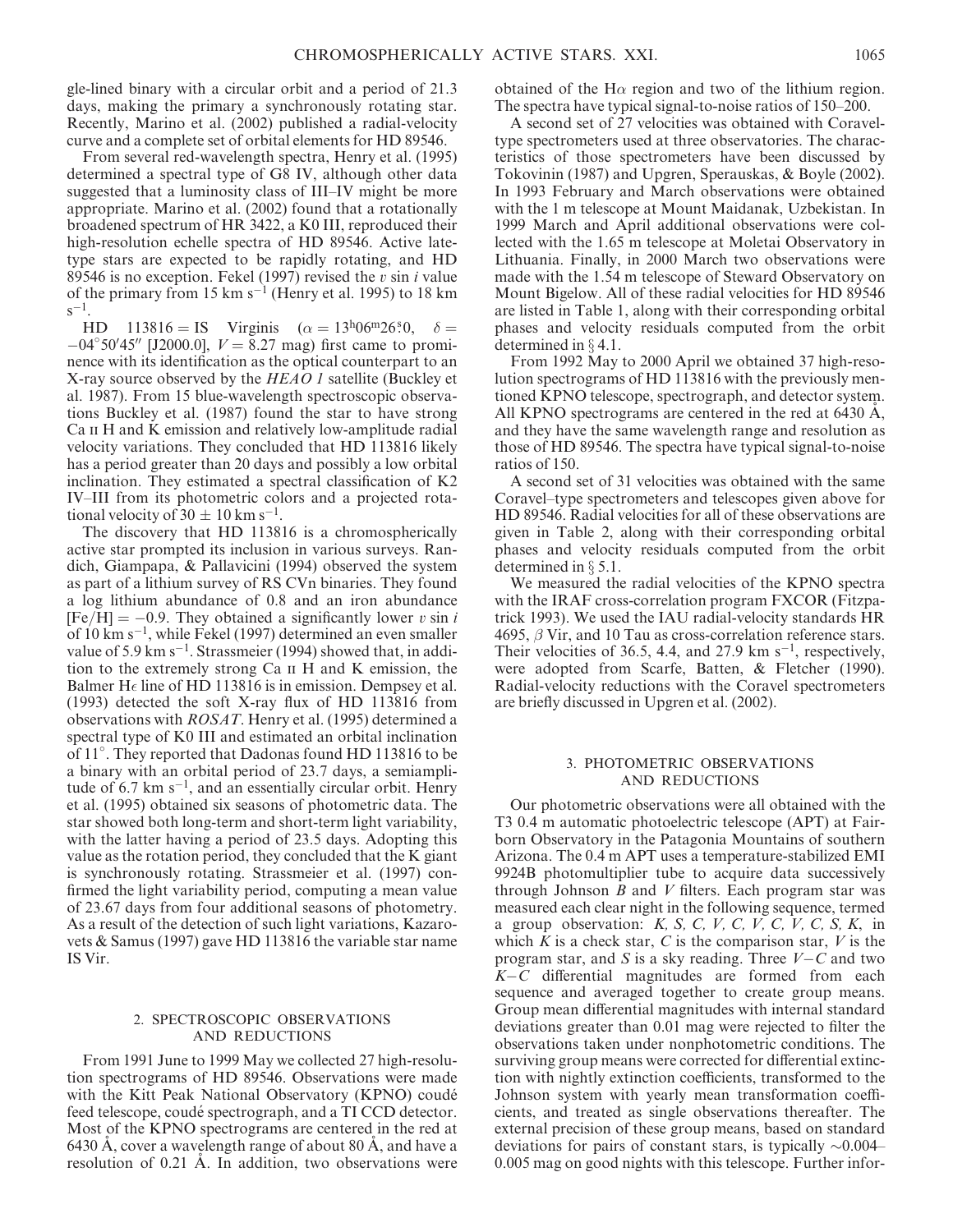TABLE 1 Radial Velocities of HD 89546

TABLE 2 Radial Velocities of HD 113816

|                                                                                                                    |                | Velocity          | $O - C$          |              |                     |                              |                | Velocity      | $O - C$          |              |                            |
|--------------------------------------------------------------------------------------------------------------------|----------------|-------------------|------------------|--------------|---------------------|------------------------------|----------------|---------------|------------------|--------------|----------------------------|
| $HJD - 2,400,000$                                                                                                  | Phase          | $(km s^{-1})$     | $(km s^{-1})$    | Weight       | Source <sup>a</sup> | $HJD - 2,400,000$            | Phase          | $(km s^{-1})$ | $(km s^{-1})$    | Weight       | Source <sup>a</sup>        |
| 48,427.636                                                                                                         | 0.266          | 25.8 <sup>b</sup> | $-0.8$           | 1.00         | <b>KPNO</b>         | $48,657.510$                 | 0.865          | 19.5          | 0.0              | 0.15         | MMU                        |
| 48,429.659                                                                                                         | 0.360          | 13.4              | $-0.4$           | 1.00         | <b>KPNO</b>         | 48,660.317                   | 0.984          | 24.9          | 0.4              | 0.15         | MMU                        |
| $48,605.059\dots\dots\dots$                                                                                        | 0.572          | 7.7 <sup>c</sup>  | 0.0              | 1.00         | <b>KPNO</b>         | $48,660.577$                 | 0.995          | 24.5          | $-0.4$           | 0.15         | MMU                        |
| 48,608.066                                                                                                         | 0.713          | $23.4^\circ$      | $-0.1$           | 1.00         | <b>KPNO</b>         | $48,663.512$                 | 0.119          | 27.8          | 0.0              | 0.15         | MMU                        |
| $48,769.703$                                                                                                       | 0.280          | 24.7              | 0.3              | 1.00         | <b>KPNO</b>         | $48,666.524$                 | 0.246          | 26.8          | 0.1              | 0.15         | MMU                        |
| 48,774.707                                                                                                         | 0.515          | 5.6               | 0.2              | 1.00         | <b>KPNO</b>         | 48,669.459                   | 0.370          | 23.5          | 1.0              | 0.15         | MMU                        |
| 48,913.039                                                                                                         | 0.991          | 52.7              | 0.3              | 1.00         | <b>KPNO</b>         | $48,672.421$                 | 0.495          | 18.9          | 1.2              | 0.15         | MMU                        |
| 49,101.734                                                                                                         | 0.825          | 39.6              | 0.0              | 1.00         | <b>KPNO</b>         | $48,673.450$                 | 0.539          | 17.7          | 1.3              | 0.15         | MMU                        |
| 49,104.812                                                                                                         | 0.969          | 52.0              | 0.0              | 1.00         | <b>KPNO</b>         | 48,770.719                   | 0.651          | 14.9          | 0.2              | 1.00         | <b>KPNO</b>                |
| 49,302.048                                                                                                         | 0.203          | 35.3              | $-0.4$           | 1.00         | <b>KPNO</b>         | 49,036.509                   | 0.887          | 21.0          | 0.6              | 0.15         | MMU                        |
| 49,307.982                                                                                                         | 0.481          | 4.9               | $-0.6$           | 1.00         | <b>KPNO</b>         | 49,038.327                   | 0.964          | 23.4          | $-0.3$           | 0.15         | MMU                        |
| 49,038.335                                                                                                         | 0.857          | 42.0              | $-1.6$           | 0.15         | MMU                 | 49,038.532                   | 0.973          | 23.6          | $-0.4$           | 0.15         | MMU                        |
| 49,039.279                                                                                                         | 0.901          | 46.9              | $-1.2$           | 0.15         | MMU                 | 49,042.445                   | 0.138          | 28.1          | 0.2              | 0.15         | MMU                        |
| 49,042.395                                                                                                         | 0.047          | 50.8              | $-0.6$           | 0.15         | MMU                 | 49,052.294                   | 0.554          | 16.9          | 0.9              | 0.15         | MMU                        |
| 49,044.385                                                                                                         | 0.140          | 45.9              | 2.0              | 0.15         | MMU                 | $49,058.280$                 | 0.807          | 17.1          | $-0.3$           | 0.15         | MMU                        |
| 49,050.307                                                                                                         | 0.418          | 11.1              | 2.7              | 0.15         | MMU                 | 49,058.530                   | 0.818          | 16.9          | $-0.8$           | 0.15         | MMU                        |
| 49,052.312                                                                                                         | 0.511          | 6.7               | 1.3              | 0.15         | MMU                 | $49,060.516$                 | 0.902          | 21.0          | $-0.1$           | 0.15         | MMU                        |
| 49,055.372                                                                                                         | 0.655          | 15.6              | 0.0              | 0.15         | MMU                 | 49,061.396                   | 0.939          | 23.3          | 0.6              | 0.15         | MMU                        |
| 49,058.336                                                                                                         | 0.794          | 32.6              | $-2.6$           | 0.15         | MMU                 | 49,062.381                   | 0.981          | 24.7          | 0.3              | 0.15         | MMU                        |
| 49,061.363                                                                                                         | 0.935          | 49.4              | $-1.1$           | 0.15         | MMU                 | 49,063.537                   | 0.030          | 26.3          | 0.2              | 0.15         | MMU                        |
| 49,062.315                                                                                                         | 0.980          | 53.7              | 1.4              | 0.15         | MMU                 | 49,064.413                   | 0.067          | 27.2          | 0.2              | 0.15         | <b>MMU</b>                 |
| 49,063.365                                                                                                         | 0.029          | 51.9              | $-0.2$           | 0.15         | MMU                 | 49,065.374                   | 0.107          | 29.2          | 1.5              | 0.15         | MMU                        |
| 49,064.334                                                                                                         | 0.074          | 47.7              | $-2.2$           | 0.15         | <b>MMU</b>          | 49,101.802                   | 0.647          | 14.9          | 0.1              | 1.00         | <b>KPNO</b>                |
| 49,065.328                                                                                                         | 0.121          | 45.9              | $-0.1$           | 0.15         | MMU                 | $49,105.850$                 | 0.818          | 18.3          | 0.6              | 1.00         | <b>KPNO</b>                |
| 49,461.860                                                                                                         | 0.685          | 19.1              | $-0.5$           | 1.00         | <b>KPNO</b>         | 49,462.844                   | 0.910          | 21.4          | 0.0              | 1.00         | <b>KPNO</b>                |
| 49,833.769                                                                                                         | 0.097          | 47.9              | $-0.3$           | 1.00         | <b>KPNO</b>         | 49,833.888                   | 0.596          | 15.3          | 0.1              | 1.00         | <b>KPNO</b>                |
| 49,834.806                                                                                                         | 0.146          | 43.2              | 0.0              | 1.00         | <b>KPNO</b>         | 49,835.794                   | 0.677          | 14.4          | $-0.4$           | 1.00         | <b>KPNO</b>                |
| 49,835.653                                                                                                         | 0.185          | 38.0              | $-0.2$           | 1.00         | <b>KPNO</b>         | 49,837.794                   | 0.761          | 16.3          | 0.3              | 1.00         | <b>KPNO</b>                |
| 49,836.825                                                                                                         | 0.240          | 30.4              | 0.1              | 1.00         | <b>KPNO</b>         | 49,838.814                   | 0.805          | 17.2          | $-0.1$           | 1.00         | <b>KPNO</b>                |
| 49,838.791                                                                                                         | 0.332          | 17.6              | 0.4              | 1.00         | <b>KPNO</b>         | 49,899.735                   | 0.380          | 22.0          | $-0.1$           | 1.00         | <b>KPNO</b>                |
| 50,199.774                                                                                                         | 0.233          | 32.2              | 0.8              | 1.00         | <b>KPNO</b>         | 49,900.700                   | 0.421          | 20.4          | $-0.1$           | 1.00         | <b>KPNO</b>                |
| $50,203.705$                                                                                                       | 0.417          | 8.4               | $-0.1$           | 1.00         | <b>KPNO</b>         | 49,901.666                   | 0.462          | 18.9          | 0.0              | 1.00         | <b>KPNO</b>                |
| 50,405.032                                                                                                         | 0.842          | 42.4              | 0.6              | 1.00         | <b>KPNO</b>         | 49,902.699                   | 0.505          | 17.3          | $-0.1$           | 1.00         | <b>KPNO</b>                |
| 50,576.656                                                                                                         | 0.877          | 46.4              | 0.6              | 1.00         | <b>KPNO</b>         | 49,903.752                   | 0.550          | 15.8          | $-0.4$           | 1.00         | <b>KPNO</b>                |
| $50,580.634$                                                                                                       | 0.064          | 51.2              | 0.6              | 1.00         | <b>KPNO</b>         | 50,198.873                   | 0.026          | 26.1          | 0.2              | 1.00         | <b>KPNO</b>                |
| 50,630.639                                                                                                         | 0.405          | 9.1               | $-0.3$           | 1.00         | <b>KPNO</b>         | 50,199.752                   | 0.063          | 26.8          | $-0.1$           | 1.00         | <b>KPNO</b>                |
| $50,829.999$                                                                                                       | 0.738          | 27.4              | 0.3              | 1.00         | <b>KPNO</b>         | $50,200.790$                 | 0.107          | 27.8          | 0.1              | 1.00         | <b>KPNO</b>                |
| $50,830.902$                                                                                                       | 0.780          | 33.4              | 0.0              | 1.00         | <b>KPNO</b>         | $50,201.740$                 | 0.147          | 27.9          | 0.0              | 1.00         | <b>KPNO</b>                |
| $51,094.023$                                                                                                       | 0.099          | $47.6^{b}$        | $-0.4$           | 1.00         | <b>KPNO</b>         | $50,202.851$                 | 0.194          | 27.6          | 0.0              | 1.00         | <b>KPNO</b>                |
| 51,258.430                                                                                                         | 0.796          | 36.3              | 0.7              | 0.15         | MOL                 | $50,203.763$                 | 0.233          | 27.2          | 0.2              | 1.00         | <b>KPNO</b>                |
| 51,259.430                                                                                                         | 0.843          | 41.7              | $-0.2$           | 0.15         | <b>MOL</b>          | $50,265.701$                 | 0.851          | 18.7          | $-0.3$           | 1.00         | <b>KPNO</b>                |
| $51,260.482$<br>$51,264.481$                                                                                       | 0.892          | 45.9              | $-1.3$           | 0.15         | MOL                 | $50,266.654$<br>$50,575.820$ | 0.891          | 20.5          | $-0.1$<br>$-0.1$ | 1.00         | <b>KPNO</b>                |
| 51,264.485                                                                                                         | 0.080          | 47.6              | $-2.0$<br>$-1.9$ | 0.15         | MOL                 |                              | 0.962          | 23.5          | $-0.3$           | 1.00         | <b>KPNO</b>                |
| $51,267.419$                                                                                                       | 0.080<br>0.217 | 47.6<br>32.8      | $-0.9$           | 0.15         | MOL<br>MOL          | $50,576.750$<br>$50,630.690$ | 0.001<br>0.281 | 24.8<br>25.6  | $-0.1$           | 1.00<br>1.00 | <b>KPNO</b><br><b>KPNO</b> |
| 51,268.446                                                                                                         | 0.265          | 26.4              | $-0.2$           | 0.15<br>0.15 | MOL                 | $50,631.691$                 | 0.323          | 24.3          | 0.0              | 1.00         | <b>KPNO</b>                |
| $51,269.401$                                                                                                       |                | 20.1              | $-0.1$           |              | MOL                 | $50,632.701$                 |                | 22.7          |                  | 1.00         | <b>KPNO</b>                |
| 51,270.369                                                                                                         | 0.310          | 14.8              | 0.4              | 0.15         | MOL                 | $50,637.680$                 | 0.366<br>0.577 | 15.9          | 0.0<br>0.3       | 1.00         | <b>KPNO</b>                |
| $51,271.353$                                                                                                       | 0.355<br>0.401 | 11.3              | 1.6              | 0.15<br>0.15 | MOL                 | $50,830.024$                 | 0.708          | 14.6          | $-0.4$           | 1.00         | <b>KPNO</b>                |
| $51,304.341$                                                                                                       | 0.946          | 51.4              | 0.3              | 0.15         | MOL                 | $50,830.981$                 | 0.748          | 15.7          | 0.0              | 1.00         | <b>KPNO</b>                |
| 51,305.356                                                                                                         | 0.993          | 52.0              | $-0.4$           | 0.15         | MOL                 | $50,832.039$                 | 0.793          | 16.8          | $-0.1$           | 1.00         | <b>KPNO</b>                |
| 51,308.682                                                                                                         | 0.149          | 43.1              | 0.2              | 1.00         | <b>KPNO</b>         | 50,931.774                   | 0.009          | 25.7          | 0.3              | 1.00         | <b>KPNO</b>                |
| 51,630.789                                                                                                         | 0.229          | 29.9              | $-2.1$           | 0.15         | SO                  | $51,005.681$                 | 0.134          | 27.5          | $-0.4$           | 1.00         | <b>KPNO</b>                |
| $51,632.691$                                                                                                       | 0.318          | 21.3              | 2.2              | 0.15         | SO                  | 51,265.492                   | 0.117          | 28.1          | 0.3              | 0.15         | MOL                        |
|                                                                                                                    |                |                   |                  |              |                     | $51,268.518$                 | 0.245          | 27.2          | 0.5              | 0.15         | MOL                        |
| <sup>a</sup> MMU = Mount Maidanak, Uzbekistan, KPNO = Kitt Peak                                                    |                |                   |                  |              |                     | $51,302.410$                 | 0.678          | 14.4          | $-0.4$           | 0.15         | MOL                        |
| National Observatory, $MOL = Moletai$ Observatory, Lithuania, $SO =$                                               |                |                   |                  |              |                     | 51,303.820                   | 0.738          | 15.7          | 0.2              | 1.00         | <b>KPNO</b>                |
| Steward Observatory.                                                                                               |                |                   |                  |              |                     | $51,304.354$                 | 0.760          | 15.9          | $-0.1$           | 0.15         | MOL                        |
| $b$ Lithium region, central wavelength 6700 Å.<br>$C$ H <sub>o</sub> region central wavelength 6560 $\dot{\Delta}$ |                |                   |                  |              |                     | 51,304.835                   | 0.781          | 16.4          | $-0.1$           | 1.00         | <b>KPNO</b>                |

 $51,304.835$ ............

 $51,308.370$ ............

51,305.370............ 0.803 17.6 0.4 0.15 MOL 51,306.719............ 0.860 19.4 0.1 1.00 KPNO

 $\begin{array}{cccc} 51,307.404\ldots\ldots\ldots\ldots & 0.889 & 21.0 & 0.5 & 0.15 \\ 51,308.370\ldots\ldots\ldots\ldots & 0.930 & 21.9 & -0.4 & 0.15 \end{array}$ 

 $MOL$ 

 $\epsilon$  H $\alpha$  region, central wavelength 6560 Å.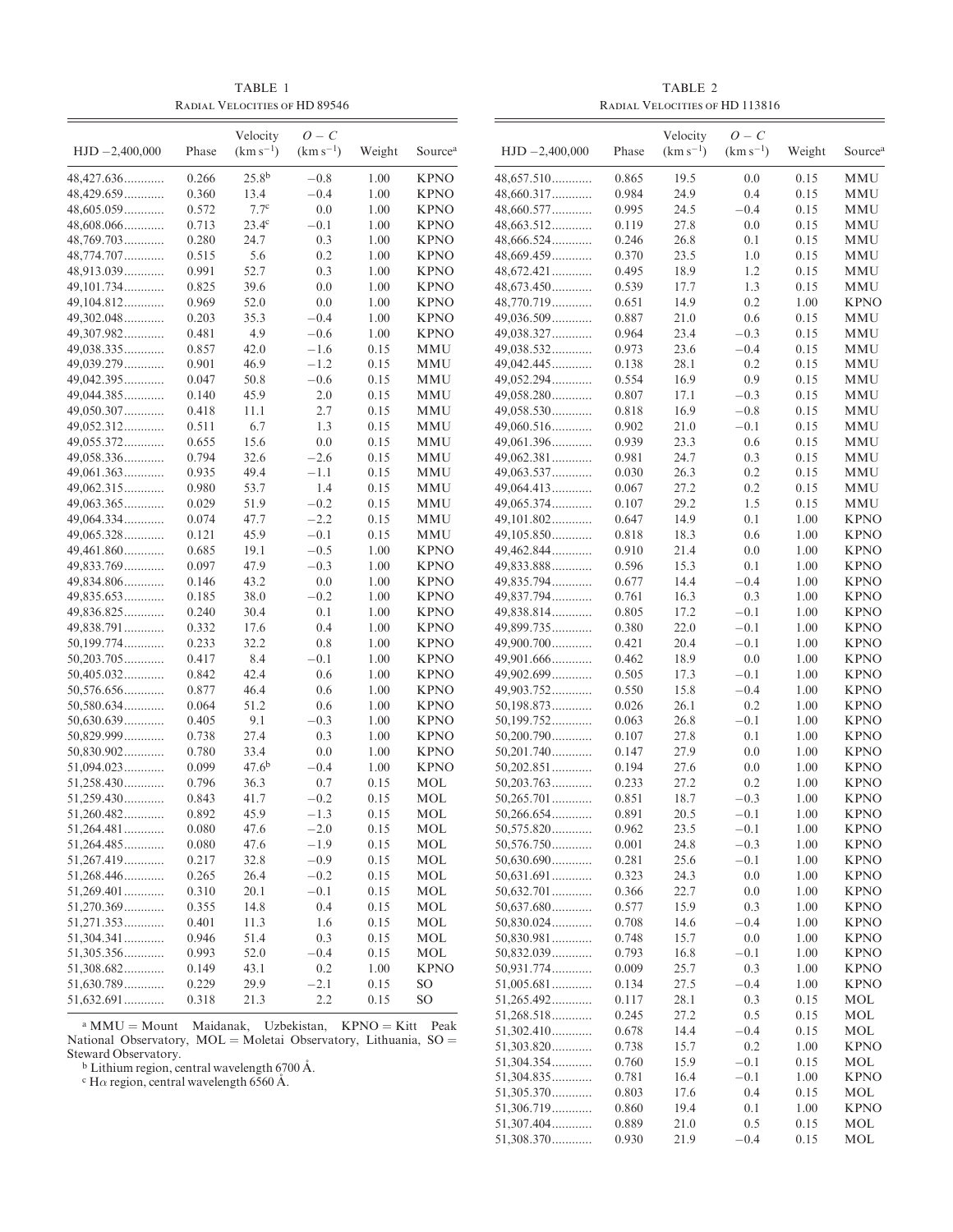TABLE 2—Continued

| $HJD - 2,400,000$          | Phase          | Velocity<br>$(km s^{-1})$ | $O-C$<br>$(km s^{-1})$ | Weight       | Source <sup>a</sup> |
|----------------------------|----------------|---------------------------|------------------------|--------------|---------------------|
| $51,308.740$               | 0.946          | 22.9                      | 0.0                    | 1.00         | <b>KPNO</b>         |
| $51,311.348$               | 0.056          | 26.7                      | $-0.1$                 | 0.15         | MOL                 |
| $51,613.941$               | 0.848          | 19.2                      | 0.4                    | 0.15         | SO.                 |
| 51,630.813<br>$51,657.788$ | 0.561<br>0.702 | 14.8<br>14.9              | $-1.1$<br>$-0.1$       | 0.15<br>1.00 | SO.<br><b>KPNO</b>  |
|                            |                |                           |                        |              |                     |

 $a$  MMU = Mount Maidanak, Uzbekistan, KPNO = Kitt Peak National Observatory,  $MOL = Moletai$  Observatory, Lithuania,  $SO =$ Steward Observatory.

mation on the operation of the APT can be found in Henry (1995a, 1995b).

The APT acquired 1448 good group means in  $V$  and 1460 in B for HD 89546 during 10 observing seasons between 1992 March and 2001 June. The individual  $V - C$  and  $K - C$ differential magnitudes are given in Table 3.<sup>2</sup> The photometric comparison star was HD 90400 ( $V = 6.86, B - V = 1.02$ , K0), while the check star was HD  $91480 = 37$  UMa = HR 4141 ( $V = 5.16, B - V = 0.35, F1$  V).

The APT acquired 910 good group means in V and 946 in B for HD 113816 during 12 observing seasons between 1990 April and 2001 June. Individual  $V-K$  and  $C-K$  differential magnitudes are given in Table 4 (and see footnote 2). The comparison star for HD 113816 was HD 113449 ( $V = 7.69$ ,  $B-V = 0.85$ , G5 V), while the check star was HD  $111998 = 38$  Vir = HR 4891 ( $V = 6.11$ ,  $B-V = 0.49$ , F5 V). For HD 113816, we created and analyzed the  $V-K$  differential magnitudes, rather than the usual  $V-C$  differential magnitudes, because the comparison star HD 113449 also turned out to be photometrically variable (see  $\S$  5.4).

#### 4. HD  $89546 = FG$  UMa

#### 4.1. Spectroscopic Orbit

For HD 89546 a preliminary period of 21.36 days was found from our KPNO radial velocities alone (Table 1). This period was determined by fitting a sine curve to the velocities for trial periods between 1 and 100 days with a step size of 0.01 days. For each period the sum of the resid-

<sup>2</sup> They are also available from the Tennessee State University Automated Astronomy Group Web site at http://schwab.tsuniv.edu/t3/ castars21/castars21.html.

| TABLE 3                              |
|--------------------------------------|
| PHOTOMETRIC OBSERVATIONS OF HD 89546 |

| $HJD - 2,400,000$<br>(1) | $(V-C)R$<br>(mag)<br>(2) | $(V-C)V$<br>(mag)<br>(3) | $(K-C)R$<br>(mag)<br>(4) | $(K-C)V$<br>(mag)<br>(5) |
|--------------------------|--------------------------|--------------------------|--------------------------|--------------------------|
| 48,696.7813              | 0.493                    | 0.519                    | 99.999                   | $-1.709$                 |
| 48,698.7789              | 99.999                   | 0.517                    | $-2.397$                 | $-1.712$                 |
| 48,701.7698              | 0.487                    | 0.518                    | $-2.400$                 | $-1.712$                 |
| $48,702,7745$            | 0.506                    | 99.999                   | $-2.391$                 | $-1.720$                 |
| 48,705.7575              | 0.535                    | 0.562                    | $-2.403$                 | $-1.700$                 |

NOTE.—Table 3 is presented in its entirety in the electronic edition of the Astronomical Journal. A portion is shown here for guidance regarding its form and content.

TABLE 4 PHOTOMETRIC OBSERVATIONS OF HD 113816

| $HJD - 2,400,000$<br>(1) | $(V-K)_R$<br>(mag)<br>(2) | $(V-K)_V$<br>(mag)<br>(3) | $(C-K)_R$<br>(mag)<br>(4) | $(C-K)V$<br>(mag)<br>(5) |
|--------------------------|---------------------------|---------------------------|---------------------------|--------------------------|
| 47,987.8560              | 2.846                     | 2.212                     | 1.961                     | 1.594                    |
| 47,991.8661              | 99.999                    | 99.999                    | 1.907                     | 1.545                    |
| 47,993.7065              | 2.846                     | 2.206                     | 1.948                     | 1.616                    |
| 47,994.8182              | 2.847                     | 2.223                     | 1.960                     | 1.607                    |
| 47,995.7065              | 2.848                     | 2.222                     | 1.951                     | 1.606                    |

NOTE.—Table 4 is presented in its entirety in the electronic edition of the Astronomical Journal. A portion is shown here for guidance regarding its form and content.

uals squared was computed, and the period with the smallest value of that sum was used as the preliminary value of the orbital period. With this period adopted, initial orbital elements were computed with BISP (Wolfe, Horak, & Storer 1967), a computer program that uses a slightly modified version of the Wilsing-Russell method. This orbit was then refined with SB1 (Barker, Evans, & Laing 1967), a program that uses differential corrections. Similar orbital solutions were determined for the 27 Coravel velocities. The variances of the SB1 solutions for the two sets of velocities resulted in weights of 0.15 for the Coravel velocities relative to the KPNO velocities. A simultaneous solution of the two data sets produced an orbit with a very low eccentricity of  $0.0054 \pm 0.0062$ . Thus we computed a circular orbit with SB1C (D. Barlow 1998, private communication), which also uses differential corrections to determine the orbital elements. The tests of Lucy & Sweeney (1971) indicated that the latter solution is to be preferred, and so it is given in Table 5. For a circular orbit the element  $T$ , a time of periastron passage, is undefined. Thus, as recommended by Batten, Fletcher, & MacCarthy (1989),  $T_0$ , a time of maximum velocity, is listed instead. Orbital phases in Table 1 are computed from these elements. The observed velocities and the computed velocity curve are compared in Figure 1, where zero phase is a time of maximum velocity.

#### 4.2. Spectral Type

Strassmeier & Fekel (1990) identified several luminositysensitive and temperature-sensitive line ratios in the 6430– 6465 A region. Those critical line ratios and the general appearance of the spectrum were employed as spectral-type criteria. The spectra of HD 89546 were compared with those of late-G and early-K subgiant and giant stars from the lists of Keenan & McNeil (1989) and Fekel (1997), obtained at KPNO with the same telescope, spectrograph, and detector as our spectra of HD 89546. To facilitate a comparison, the spectra of the reference stars were rotationally broadened and shifted in radial velocity with a computer program developed by Huenemoerder & Barden (1984) and Barden (1985). While Henry et al. (1995) previously compared HD 89546 with various subgiants and giants and classified HD 89546 as G8 IV, they noted some discrepancies with both the best spectrum fit and other results. As shown below, the minimum radius of HD 89546 and absolute magnitude from the *Hipparcos* parallax correspond to a luminosity class III star. Thus we compared our spectra of HD 89546 with the spectra of a G8 IV star and several metal-poor giants. The 6430 A region of HD 89546 is fitted best by spectra of HR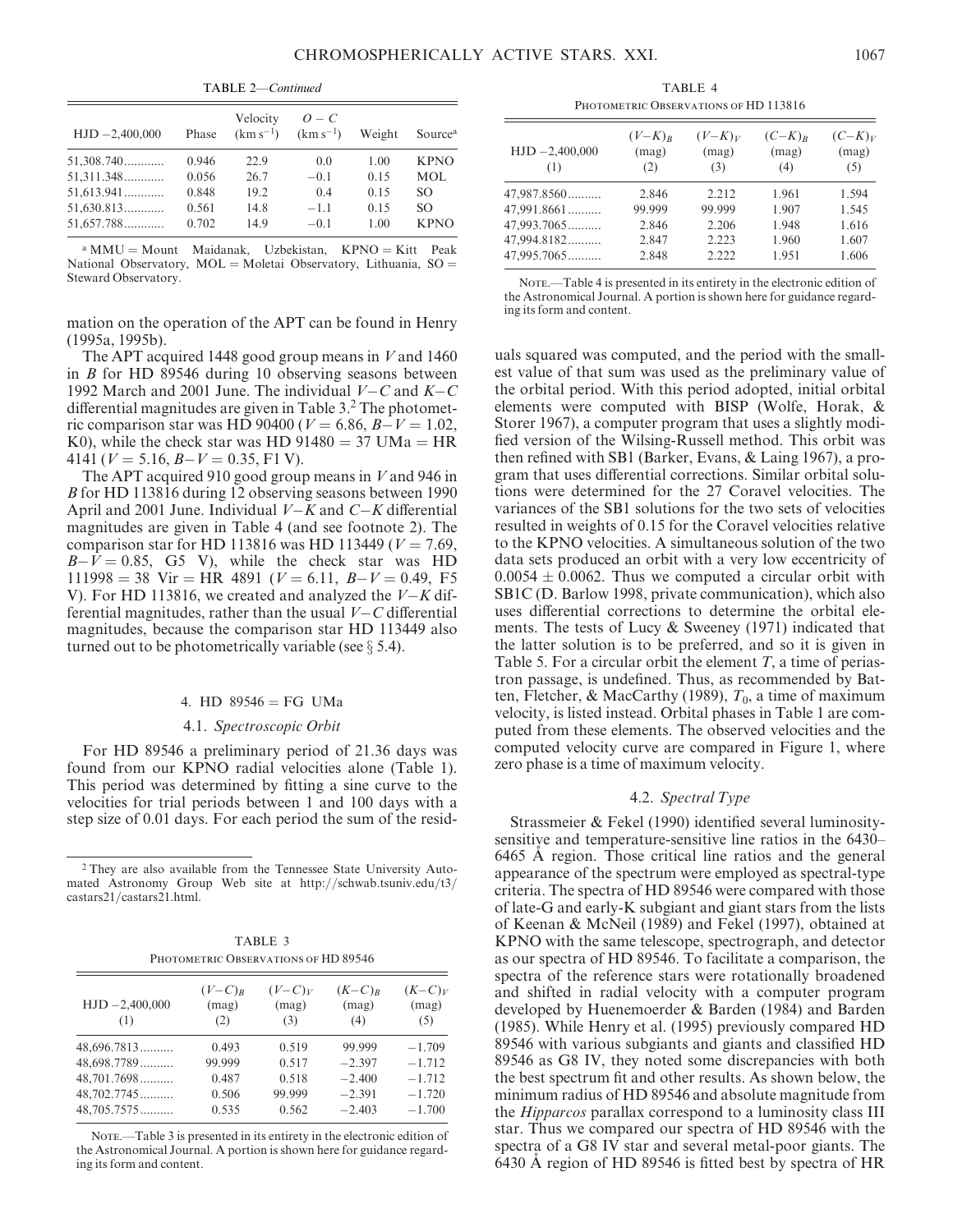TABLE 5 Orbital Elements of HD 89546

| Parameter                                                     | Value                       |  |  |
|---------------------------------------------------------------|-----------------------------|--|--|
|                                                               | $21.35957 + 0.00040$        |  |  |
|                                                               | $2,449,297.702 \pm 0.020$   |  |  |
|                                                               | $28.882 + 0.093$            |  |  |
|                                                               | $23.56 + 0.14$              |  |  |
|                                                               | 0.0 adopted                 |  |  |
|                                                               | $6.919 + 0.040 \times 10^6$ |  |  |
|                                                               | $0.02900 + 0.00051$         |  |  |
| Standard error of an observation of unit weight $(km s^{-1})$ | 0.50                        |  |  |

1907 (K0 IIIb, Keenan & McNeil 1989; [Fe/H] =  $-0.58$ , Taylor 1999) and HR 4608 (G8 IIIa, Keenan & McNeil 1989;  $[Fe/H] = -0.46$ , Taylor 1999). So we classify HD 89546 as a somewhat metal-poor G9 III, having  $[Fe/H] \sim -0.5$ . Our spectral type is in good agreement with the result of Marino et al. (2002), who noted that the spectrum of HR 3422 (K0 III, Upgren & Staron 1970), with lines rotationally broadened to 18 km s<sup> $-1$ </sup>, produced an excellent match to the spectrum of HD 89546.

#### 4.3. Basic Properties

We searched the literature and examined our own data for the brightest known visual magnitude and corresponding B-V of HD 89546. From the APT data in Figure 2 HD 89546 is brightest in season 9, where its differential V magnitude is 0.40. To convert this to an apparent V magnitude, we adopted  $V = 6.86$  (ESA 1997) for our comparison star, HD 90400. This resulted in a magnitude at maximum of  $V = 7.26$  mag, which is the same as the maximum value given in the recent paper of Marino et al. (2002). O'Neal, Saar, & Neff (1996) showed that on some heavily spotted stars the observed maximum  $V$  magnitude underestimates the brightness of the unspotted star by 0.3–0.4 mag. Nevertheless, we have adopted the historical maximum as the unspotted V magnitude of the primary, since for HD 89546 we are unable to determine a specific correction. This magnitude, combined with the Hipparcos parallax (ESA 1997) corresponding to a distance of  $175 \pm 26$  pc, resulted in



Fig. 1.—Plot of the computed radial-velocity curve of HD 89546 compared with the observations. Filled circles are KPNO velocities; open circles are Coravel velocities. Zero phase is a time of maximum velocity.

 $M_v = 1.05 \pm 0.33$  mag. Since HD 89546 is nearly 50° above the Galactic plane, we assumed no interstellar reddening. A B-V color index of 0.98 mag from our APT data was used in conjunction with Table 3 of Flower (1996) to obtain a bolometric correction and effective temperature. These values were used to compute a luminosity  $L = 42.1 \pm 12.8$   $L_{\odot}$ and a radius  $R = 9.1 \pm 1.4$  R<sub>o</sub>. The uncertainties in the computed quantities are dominated by the uncertainty in



Fig. 2.—Variable minus comparison differential magnitudes of HD 89546 in  $V$  from the 0.4 m APT plotted against Julian date. The top panel shows all 10 yr of data, while the remaining panels show selected individual seasons. The circled point in the fifth observing season, shown in both the top and middle panels, is an optical flare observed on HJD  $2,450,044.94 = 1995$  November 23.44 UT.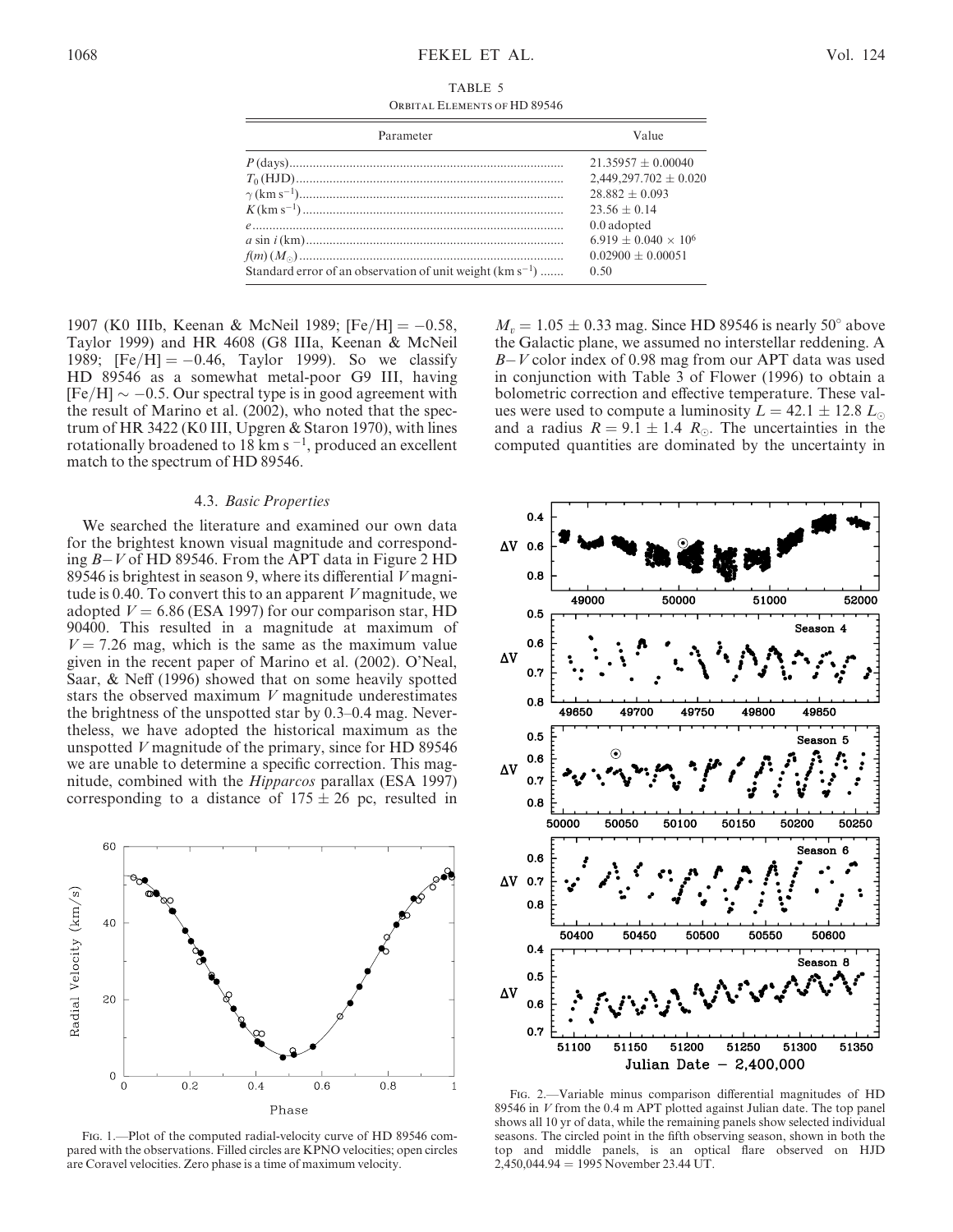TABLE 6 Fundamental Properties of HD 89546

| Parameter                        | Value                 | Reference         |
|----------------------------------|-----------------------|-------------------|
| $V$ (mag)                        | 7.26                  | This paper        |
| $B-V$ (mag)                      | 0.98                  | This paper        |
| $\pi$ (arcsec)                   | $0.00573 \pm 0.00083$ | <b>ESA 1997</b>   |
| Spectral type                    | $G9$ $III$            | This paper        |
| $v \sin i$ (km s <sup>-1</sup> ) | $18.0 \pm 1.0$        | <b>Fekel 1997</b> |
| $M_V$ (mag)                      | $1.05 \pm 0.33$       | This paper        |
| $L(L_{\odot})$                   | $42.1 \pm 12.8$       | This paper        |
| $R(R_{\odot})$                   | $9.1 + 1.4$           | This paper        |

the parallax and to a lesser extent in the effective temperature, with the latter uncertainty estimated to be  $\pm 100$  K. If the unspotted V magnitude were 0.2 mag brighter than our adopted value, the luminosity would be increased by 20% and the radius by 10%. The various quantities are summarized in Table 6.

By comparing the giant's minimum radius, computed from v sin  $i = 18$  km s<sup>-1</sup> (Fekel 1997) and a mean rotation period of 21.3 days  $(\S$  4.4), with the radius determined from its *Hipparcos* parallax, a rotational inclination of  $57^{\circ}{}_{-13^{\circ}}^{+22^{\circ}}$ the *Inpparcos* paranax, a rotational inclination of  $37 \frac{1}{13}$  was found for the primary. Examining 37 synchronously rotating RS CVn systems, Stawikowski & Glebocki (1994) determined that the rotational and orbital axes are parallel in every case. Thus we assumed that the two axes are also parallel for HD 89546.

Our orbital elements are similar to those of Marino et al. (2002), although, because of our greater number of observing seasons, our orbital period is more accurate. However, we differ somewhat in our derived properties. In particular, from canonical tables of masses, Marino et al. (2002) adopted a mass for the giant of 2.3–2.9  $M_{\odot}$ . Such a large mass is rather unlikely for several reasons. Those masses correspond to a main-sequence spectral class of late-B or

early-A and imply that the giant is relatively young. However, its position, about 130 pc above the Galactic plane, and its somewhat metal-poor composition suggest an older, lower mass giant. Thus we initially adopted a primary mass of 1.5  $M_{\odot}$ , typical for evolved chromospherically active stars (Popper 1980). Combining the above inclination value and mass with our mass function of 0.029  $M_{\odot}$ , we found a mass of 0.58  $M_{\odot}$  for the secondary. Computation of the UVW space motions in a right-handed coordinate system resulted in values of  $-69$ ,  $-18$ , and  $-6$  km s<sup>-1</sup>, respectively, making HD 89546 a high-velocity star. This suggests that the system may be quite old, with a mass of perhaps 1.0  $M_{\odot}$ for the primary. Such a value reduces the mass of the secondary to 0.47  $M_{\odot}$ . With a mass range of 1.5–1.0  $M_{\odot}$  for the primary, if the secondary is a main-sequence star, it is a late-K or M dwarf (Gray 1992).

#### 4.4. Photometric Analysis

The  $V-C$  differential magnitudes in the V passband from Table 3 are plotted against Julian date in Figure 2. The top panel displays all 10 observing seasons; the remaining panels show selected individual seasons on expanded time axes. We performed separate periodogram analyses for each observing season on both the  $V$  and  $B$  observations. The resulting periods, which we take to be measures of the stellar rotation period, are given in column (6) of Table 7 along with the Julian date range of each observing season (col. [3]), the number of observations in each season (col. [4]), the seasonal mean  $V - C$  differential magnitude (col. [5]), the photometric amplitude (col. [7]), the seasonal mean  $K-C$ differential magnitude (col. [8]), and the standard deviation of the K-C differential magnitudes within each season (col. [9]). The weighted mean of the photometric periods for all 10 observing seasons is 21.3 days. The photometric amplitudes were estimated from the light curves; the cited values refer to the cycles with the largest amplitude within each observing season. The largest amplitudes for the whole 10

|               | <b>RESULTS FROM PHOTOMETRIC ANALYSIS OF HD 89546</b> |                                           |                      |                                         |                                     |                                        |                                         |                                |
|---------------|------------------------------------------------------|-------------------------------------------|----------------------|-----------------------------------------|-------------------------------------|----------------------------------------|-----------------------------------------|--------------------------------|
| Season<br>(1) | Photometric Band<br>(2)                              | <b>HJD</b> Range<br>$(2,400,000+)$<br>(3) | $N_{\rm obs}$<br>(4) | $\langle V - C \rangle$<br>(mag)<br>(5) | Photometric Period<br>(days)<br>(6) | Peak-to-Peak Amplitude<br>(mag)<br>(7) | $\langle K - C \rangle$<br>(mag)<br>(8) | $\sigma_{K-C}$<br>(mag)<br>(9) |
| 1             | V                                                    | 48,696-48,786                             | 34                   | 0.5347                                  | 21.50                               | 0.06                                   | $-1.7050$                               | 0.0065                         |
| 1             | B                                                    | 48,696-48,786                             | 32                   | 0.5085                                  | 21.59                               | 0.07                                   | $-2.3929$                               | 0.0083                         |
| 2             |                                                      | 48,906-49,156                             | 117                  | 0.5792                                  | 21.59                               | 0.05                                   | $-1.7040$                               | 0.0049                         |
| 2.            | B                                                    | 48,906-49,156                             | 117                  | 0.5605                                  | 21.62                               | 0.06                                   | $-2.3923$                               | 0.0080                         |
| $3$           |                                                      | 49,276-49,519                             | 158                  | 0.5918                                  | 21.60                               | 0.08                                   | $-1.7056$                               | 0.0052                         |
| $3$           | B                                                    | 49,276-49,520                             | 158                  | 0.5759                                  | 21.54                               | 0.09                                   | $-2.3876$                               | 0.0052                         |
| $4$           | V                                                    | 49,644-49,891                             | 158                  | 0.6575                                  | 21.54                               | 0.14                                   | $-1.7067$                               | 0.0050                         |
| $4$           | B                                                    | 49,644-49,891                             | 161                  | 0.6458                                  | 21.54                               | 0.15                                   | $-2.3906$                               | 0.0054                         |
| 5.            |                                                      | $50,001 - 50,256$                         | 216                  | 0.6666                                  | 21.49                               | 0.20                                   | $-1.7086$                               | 0.0059                         |
| 5.            | B                                                    | 50,001-50,256                             | 218                  | 0.6568                                  | 21.48                               | 0.22                                   | $-2.3927$                               | 0.0049                         |
| $6$           |                                                      | 50,392-50,625                             | 159                  | 0.7040                                  | 21.22                               | 0.21                                   | $-1.7083$                               | 0.0048                         |
| $6$           | B                                                    | 50,392-50,625                             | 162                  | 0.6960                                  | 21.21                               | 0.24                                   | $-2.3897$                               | 0.0052                         |
| $7$           |                                                      | 50,731-50,992                             | 168                  | 0.6766                                  | 20.99                               | 0.13                                   | $-1.7067$                               | 0.0053                         |
| $7$           | B                                                    | 50,731-50,992                             | 167                  | 0.6684                                  | 20.98                               | 0.14                                   | $-2.3895$                               | 0.0055                         |
| 8.            |                                                      | 51,097-51,355                             | 197                  | 0.5672                                  | 20.71                               | 0.09                                   | $-1.7059$                               | 0.0064                         |
| 8.            | B                                                    | 51,099-51,355                             | 197                  | 0.5499                                  | 20.67                               | 0.11                                   | $-2.3847$                               | 0.0066                         |
| 9.            |                                                      | 51,474-51,712                             | 139                  | 0.4455                                  | 21.21                               | 0.09                                   | $-1.7053$                               | 0.0061                         |
| 9.            | $\boldsymbol{B}$                                     | 51,474-51,712                             | 147                  | 0.4117                                  | 21.20                               | 0.12                                   | $-2.3857$                               | 0.0056                         |
| $10$          |                                                      | 51,862-52,084                             | 102                  | 0.4414                                  | 20.51                               | 0.04                                   | $-1.7041$                               | 0.0063                         |
| $10$          | $\boldsymbol{B}$                                     | 51,862-52,084                             | 101                  | 0.4082                                  | 20.24                               | 0.04                                   | $-2.3837$                               | 0.0058                         |

TABLE 7 Results from Photometric Analysis of HD 89546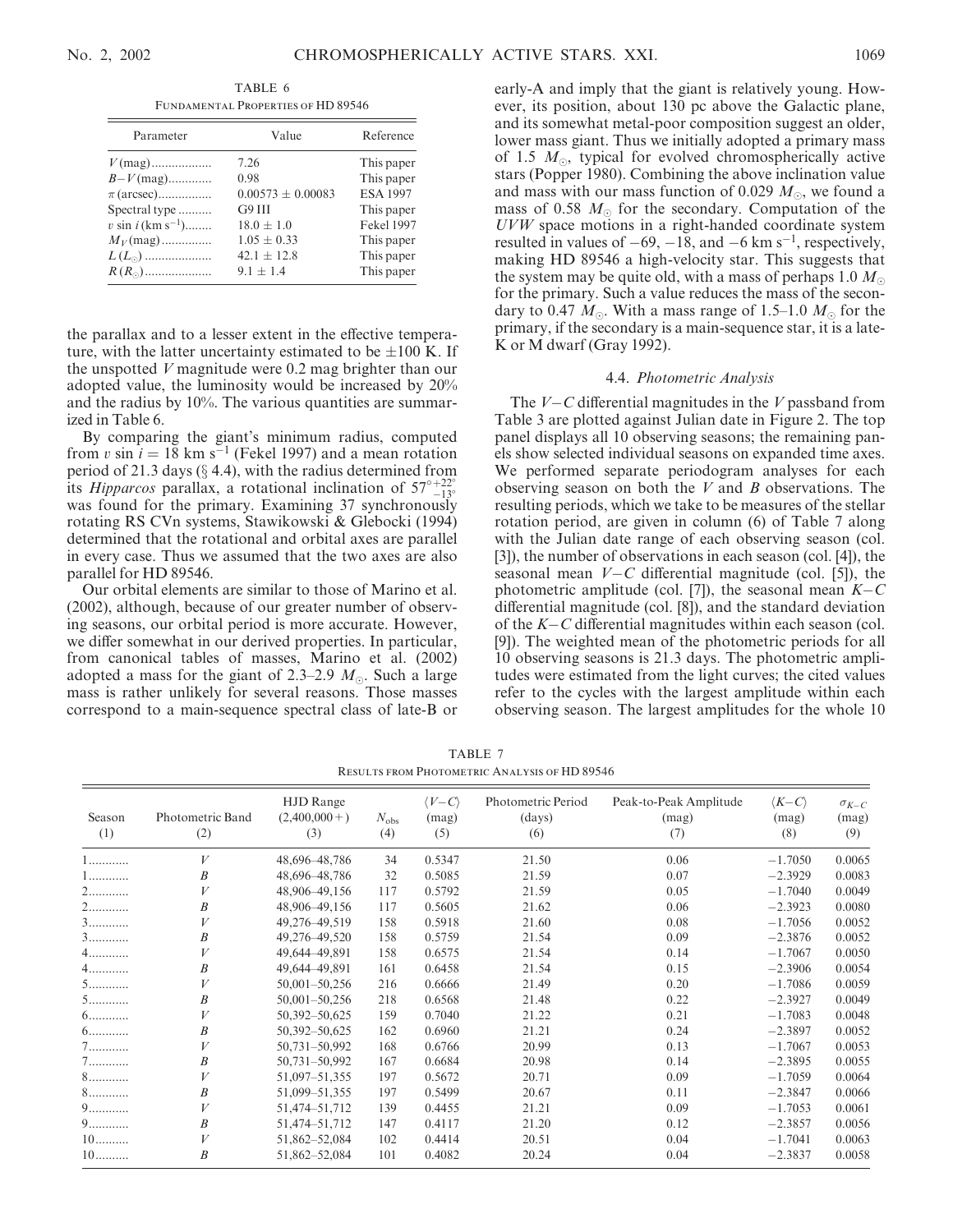yr data set  $(0.21 \text{ and } 0.24 \text{ mag in } V \text{ and } B$ , respectively) occurred in the sixth season.

The standard deviations of the  $K-C$  differential magnitudes in column (9) indicate that both the check and comparison stars are constant from night to night to approximately the limit of our photometric precision with this telescope. The  $K-C$  seasonal means, however, vary over a range of 0.004 mag, as shown in Figure 3. While we cannot be sure whether this variation arises from the comparison star or the check star, the amplitude is 100 times smaller than the observed long-term variations in the  $V-C$ differential magnitudes and so can have no significant effect on our analysis.

The light curve in the top panel of Figure 2 clearly shows long-term variations in the mean brightness of HD 89546 with a range of  $\sim 0.4$  mag, suggesting large changes in the average filling factor of spots on the photosphere of the star with a timescale of around 8 yr. If this apparent cycle is analogous to the sunspot cycle in our Sun, we might expect changes in the observed rotation period due to a combination of the star's differential rotation with systematic changes in the spot latitudes as the cycle progresses. We plot the rotation periods versus the observing season in the top panel of Figure 4. The periods plotted are means of the two periods derived separately for each season from the B and V observations. Error bars for each season are estimated from the spread of the  $B$  and  $V$  periods. Except for season 10, error bars are approximately the size of the plotted points and hence not shown. We see that significant period changes do occur from season to season. However, as seen in panels 2 and 3, these period changes show no correlation with the seasonal mean brightness of HD 89546 or with the amplitude of the light curve, and so they do not appear to be tied to the level of spottedness of the star. We do see a correlation between the amplitude and the mean brightness of HD 89546, as shown in the bottom panel of Figure 4, in the sense that, when the star is fainter and thus has more spots, the rotational modulation of the star's brightness is larger.

The circled observation in the first and third panels of Figure 2 shows HD 89546 to be undergoing an optical flare on HJD 2,450,044.94 = 1995 November 23.44 UT. On that night HD 89546 was anomalously bright by 0.08 and 0.16 mag in  $V$  and  $B$ , respectively. Good observations the night before and the night after show the star to be at its normal brightness. We have subjected this flare observation in HD 89546 to the same level of scrutiny described in Henry & Hall (1991) for the intense optical flare in V711 Tauri observed with the same APT, and we conclude that this was clearly a real event in HD 89546. Observations of optical



Fig. 3.—Seasonal mean check minus comparison differential magnitudes in V for HD 89546. Slight long-term variability of  $\sim$ 0.004 mag is present in one of the stars but is too small to affect our analysis of the HD 89546 differential magnitudes.



Fig. 4.—Seasonal photometric periods of HD 89546 plotted against time (top), against mean brightness of HD 89546 (second from top), and  $V$  amplitude of the light curve (third from top). The  $V$  amplitude is plotted against mean brightness (bottom).

flares are quite rare in evolved, chromospherically active stars, including the binary RS CVn stars and the single FK Com stars (Henry & Newsom 1996), in spite of the fact that they are among the most magnetically active of all stars. Only a few of the most active stars in these active groups have been observed to produce intense optical flares (e.g., Henry & Hall 1991 and Foing et al. 1994 in the RS CVn binary V711 Tauri, and Cutispoto, Pagano, & Rodonò 1992 in the FK Com star YY Mensae). The Ca ii H and K emission reversals in HD 89546 reach the level of the continuum (Strassmeier 1994) and so certainly place this star among the most active of the RS CVn stars.

#### 5. HD  $113816 = IS$  Vir

#### 5.1. Spectroscopic Orbit

The spectroscopic orbit of HD 113816 was determined in a manner similar to that for HD 89546 (see  $\S$  4.1, where the programs used are more fully described). A preliminary period of 23.66 days was determined from the KPNO velocities in Table 2. This period was adopted to compute initial orbital elements with BISP (Wolfe et al. 1967), which then were refined with SB1 (Barker et al. 1967). Similar orbital solutions were determined for the 31 Coravel velocities. From a comparison of the variances of the two solutions, the Coravel velocities were given weights of 0.15 relative to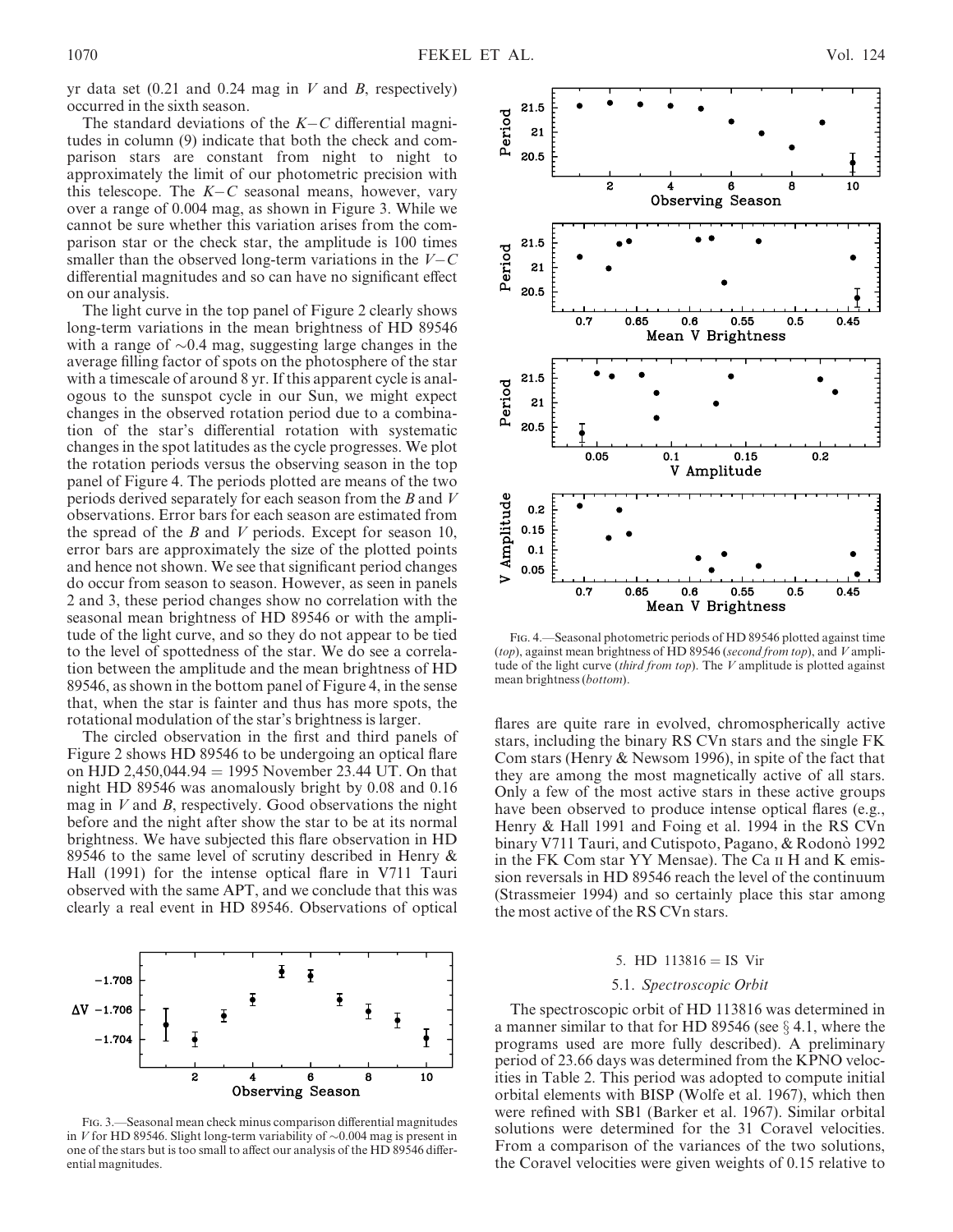| Parameter                                                     | Value                       |
|---------------------------------------------------------------|-----------------------------|
|                                                               | $23.65462 + 0.00097$        |
|                                                               | $2,449,843.4 \pm 1.4$       |
|                                                               | $21.252 + 0.038$            |
|                                                               | $6.598 + 0.054$             |
|                                                               | $0.0216 + 0.0080$           |
|                                                               | $304.5 + 21.3$              |
|                                                               | $2.146 + 0.017 \times 10^6$ |
|                                                               | $0.000705 + 0.000017$       |
| Standard error of an observation of unit weight $(km s^{-1})$ | 0.23                        |

Orbital Elements of HD 113816

the KPNO velocities. A simultaneous solution of the two data sets resulted in an orbit with a low eccentricity of  $0.0213 \pm 0.0074$ . Thus we computed a circular orbit with SB1C (D. Barlow 1998, private communication). The precepts of Lucy & Sweeney (1971) indicated that the eccentricorbit solution is to be preferred. The velocities of Buckley et al. (1987) have not been included in the final orbital solution since their addition does not significantly improve the orbital elements. Those velocities are, however, consistent with our solution. We list the orbital elements of our final solution in Table 8. Orbital phases in Table 2 are computed from these elements. The observed velocities and the computed velocity curve are compared in Figure 5, where zero phase is a time of periastron passage.

#### 5.2. Spectral Type

The spectral type of HD 113816 was determined by visual comparison with spectra, obtained at KPNO, of early-K subgiant and giant stars from the lists of Keenan & McNeil (1989) and Fekel (1997). The procedure of Strassmeier & Fekel (1990) was employed again. While a couple line ratios suggest a slightly earlier temperature class, the overall appearance of our red-wavelength spectra of HD 113816 is most similar to the spectrum of  $\alpha$  Ari, which has a spectral type of K2 III (Keenan & McNeil 1989) and a mean  $[Fe/H] = -0.22$  (Taylor 1999). Since a spectrum synthesis analysis of HD 113816 by Randich et al. (1994) resulted in  $[Fe/H] = -0.9$ , we also compared our spectra of HD



Fig. 5.—Plot of the computed radial-velocity curve of HD 113816 compared with the observations. Filled circles are KPNO velocities; open circles are Coravel velocities. Zero phase is a time of periastron passage.

113816 with a spectrum of  $\alpha$  Boo. This star has a spectral type of K1.5 III (Keenan & McNeil 1989) and a mean  $[\text{Fe/H}] = -0.55$  (Taylor 1999). However, in the 6430 Å region, while most of the strong lines are of similar strength in the spectra of both stars, the weak lines of  $\alpha$  Boo are not strong enough to match the weak features of HD 113816. Thus we classify HD 113816 as K2 III and suggest that it is only slightly metal-poor compared with the Sun.

#### 5.3. Basic Properties

We searched the literature and our APT data (below) for the brightest known visual magnitude and corresponding B-V of HD 113816. Buckley et al. (1987) found a V magnitude of 8.27, which is slightly brighter than that for our season 9. Despite the results of O'Neal et al. (1996), we have adopted the historically observed maximum of HD 113816 as the unspotted V magnitude of the primary. This magnitude, combined with the *Hipparcos* parallax (ESA 1997), which corresponds to a distance of  $300 \pm 84$  pc, resulted in  $M_v = 0.88 \pm 0.58$  mag. Since HD 113816 is nearly 60° above the Galactic plane, we assumed no interstellar reddening. A B-V color index of 1.15 mag (Buckley et al. 1987) was used in conjunction with Table 3 of Flower (1996) to obtain a bolometric correction and effective temperature. These values were used to compute a luminosity  $L = 58.6 \pm 31.2$   $L_{\odot}$  and a radius  $R = 12.2 \pm 3.3$   $R_{\odot}$ . The uncertainties in the computed quantities are dominated by the uncertainties in the parallax and, to a lesser extent, the effective temperature, with the latter uncertainty estimated to be  $\pm 100$  K. If the unspotted V magnitude were 0.2 mag brighter than our adopted value, the luminosity would be increased by 20% and the radius by 10%. The various quantities are summarized in Table 9.

Henry et al. (1995) noted that the orbital and photometric periods are essentially equal, indicating that the K giant is

TABLE 9 Fundamental Properties of HD 113816

| Parameter                        | Value                 | Reference           |  |  |
|----------------------------------|-----------------------|---------------------|--|--|
| $V$ (mag)                        | 8.27                  | Buckley et al. 1987 |  |  |
| $B-V$ (mag)                      | 1.15                  | Buckley et al. 1987 |  |  |
| $\pi$ (arcsec)                   | $0.00333 \pm 0.00087$ | <b>ESA 1997</b>     |  |  |
| Spectral type                    | $K2$ III              | This paper          |  |  |
| $v \sin i$ (km s <sup>-1</sup> ) | $5.9 \pm 1.0$         | <b>Fekel 1997</b>   |  |  |
| $M_V$ (mag)                      | $0.88 \pm 0.58$       | This paper          |  |  |
| $L(L_{\odot})$                   | $58.6 \pm 31.2$       | This paper          |  |  |
| $R(R_{\odot})$                   | $12.2 \pm 3.3$        | This paper          |  |  |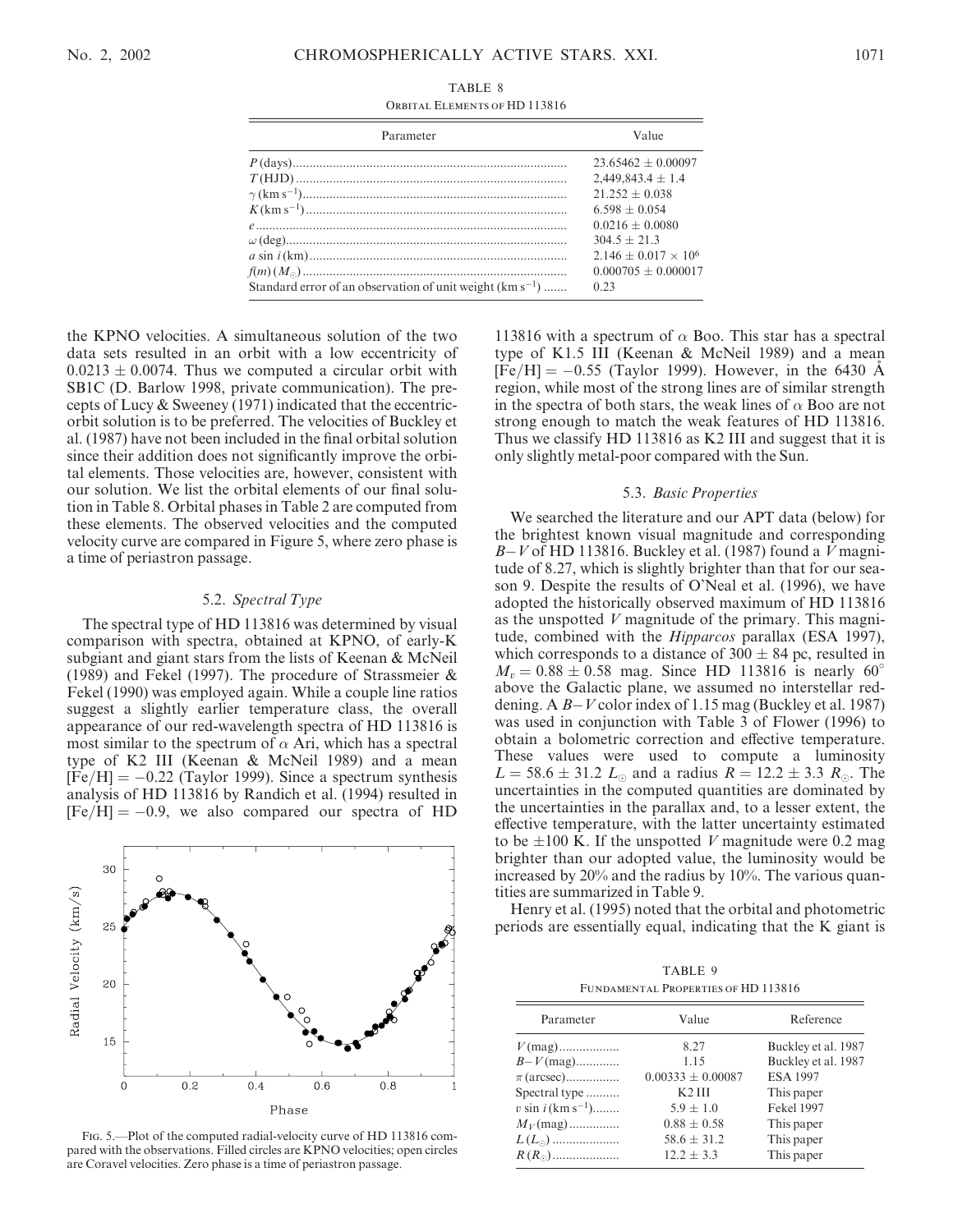synchronously rotating. Its minimum radius is computed from the mean rotation period of 24.1 days  $(\S 5.4)$  and the  $v \sin i$  value. When compared with the radius determined from its Hipparcos parallax, a rotational inclination of  $13^{\circ} \pm 4^{\circ}$  results, and so the star is seen nearly pole on. From the work of Stawikowski & Glebocki (1994) we assumed that the rotational and orbital axes of HD 113816 are parallel. Thus the equally low orbital inclination partially explains the extremely small mass function of 0.0007  $M_{\odot}$ .

Canonical masses for K giants, such as those of Gray (1992), indicate that the giants evolved from late-B or early-A stars and thus are relatively young. However, HD 113816 is about 250 pc above the Galactic plane, suggesting that the system is substantially older, and so the giant component is unlikely to have such a large mass. Thus, as we did for HD 89546, we have adopted a mass of 1.5  $M_{\odot}$  from Popper (1980) for the late-type giant of HD 113816. That mass, combined with our mass function and derived inclination of 13°, produces a mass of 0.66  $M_{\odot}$  for the secondary star, which, if it is a main-sequence object, corresponds to a spectral type of K5 V (Gray 1992).

#### 5.4. Photometric Analysis

The  $V-K$  differential magnitudes of HD 113816 in the V passband from Table 4 are plotted against Julian date in Figure 6. All 12 observing seasons are shown on the top



panel, and selected individual seasons are shown in the remaining panels. The results of our periodogram analyses of the individual seasons are given in Table 10 in the same format as for HD 89546 in Table 7. The weighted mean of the photometric periods is 24.1 days. The amplitudes for each season were estimated from the light curves and never exceeded 0.09 mag.

The standard deviations of the  $C-K$  differential magnitudes in column (9) indicate that at least one of these two stars is variable. Because a prominent 6.5 day period was found in all the  $V-C$  and  $K-C$  differential magnitudes, the source of this variability is obviously the comparison star HD 113449, which was shown to be a young, solar-type star in Gaidos, Henry, & Henry (2000) from the analysis of a subset of the observations in Table 4. The seasonal means of the C-K differential magnitudes are plotted in Figure 7 and are seen to vary over a range of  $\sim 0.025$  mag. Most or all of this long-term variability can also be attributed to the comparison star HD 113449. Thus any remaining variability in the check star HD 111998 must be very small compared with the variability in HD 113816, so we chose to analyze the  $V-K$  observations in this case.

The top panel of Figure 6 reveals long-term variations in the mean brightness of HD 113816 similar to HD 89546, with the slightly smaller range of 0.3 mag and a similar timescale of 7–8 yr. Thus it too undergoes large changes in the average filling factor of its photospheric spots. Figure 8 reveals significant period changes in HD 113816. However, as for HD 89546, these changes are not correlated with mean brightness or with photometric amplitude and thus seem unrelated to a possible cycle in the level of spottedness. We also see the same correlation between photometric amplitude and mean brightness as we observed in HD 89546.

As was done above for HD 89546, we searched our HD 113816 data set for optical flares in the manner described in (Henry & Newsom 1996). We found no evidence for any optical flares in HD 113816, even though this star is also among the most active of chromospherically active stars, with Ca II H and K emission reversals that exceed the level of the continuum (Strassmeier 1994).

#### 6. GENERAL DISCUSSION

Standard theory (Iben 1967a, 1967b) predicts that the lithium abundance of a star is significantly diluted as it ascends the red giant branch. This is supported observationally by the survey of Brown et al. (1989), who found that in a sample of nearly 650 giants only about 2% of the stars have LTE abundances  $log \epsilon$  (Li)  $\geq$  1.5. Over the past decade a small but ever increasing number of post–mainsequence stars (for a recent list see Charbonnel & Balachandran 2000) have been discovered with lithium abundances greater than those predicted from standard theory. In fact, at least two giants, both of which are chromospherically active, have lithium abundances that are greater than the initial value for Population I stars (Balachandran et al. 2000). There are currently two leading explanations for the lithium-rich giants. Following the suggestion of Alexander (1967), Siess & Livio (1999) developed the idea that the unexpectedly high lithium abundances in some giant stars result from the accretion of planets. Alternatively, Charbonnel & Balachandran (2000) recently proposed a scenario in which mixing episodes on the red giant branch and early

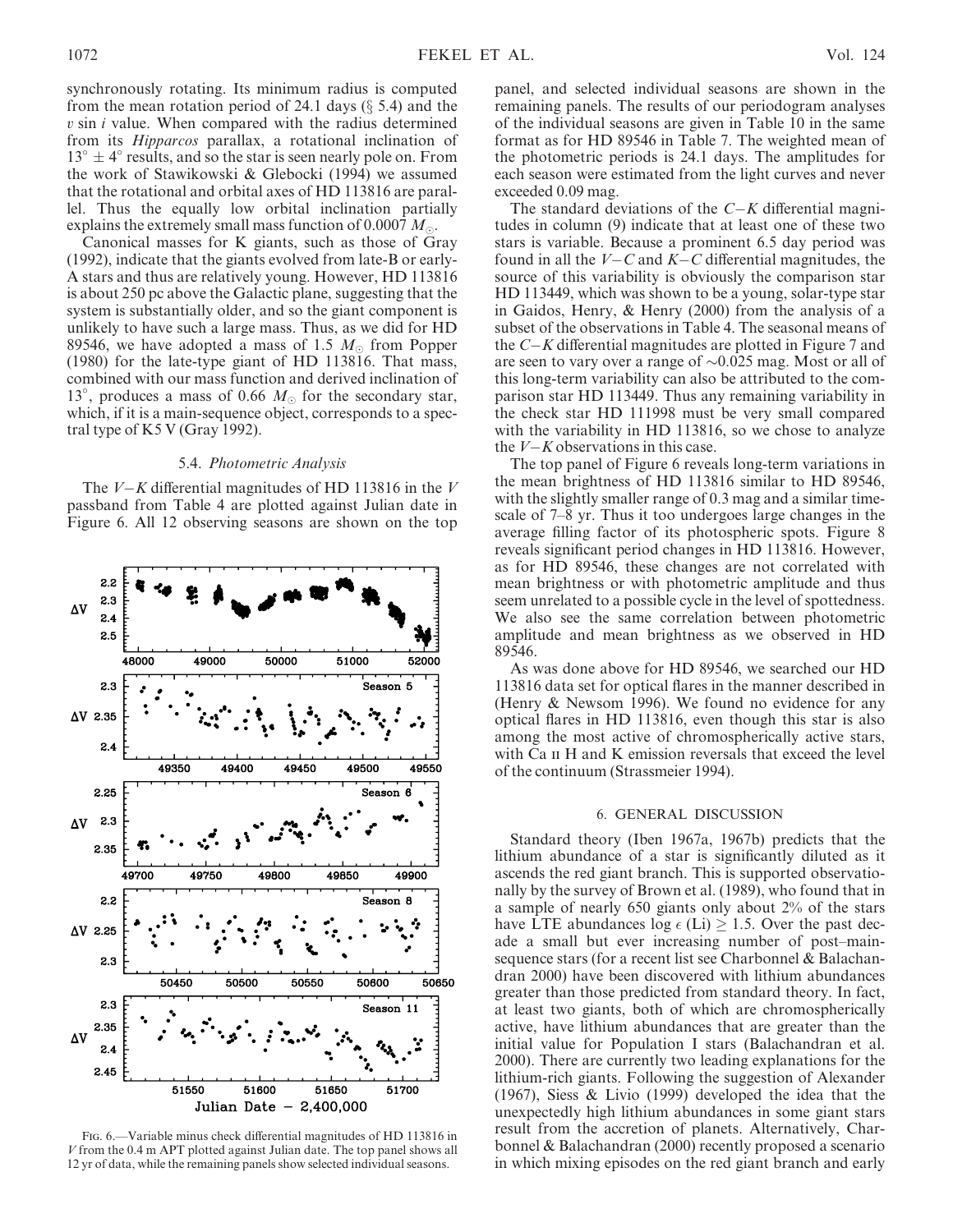|                             | <b>RESULTS FROM FHOTOMETRIC ANALYSIS OF TID 113010</b> |                                           |                      |                                      |                                     |                                        |                                      |                                |  |  |
|-----------------------------|--------------------------------------------------------|-------------------------------------------|----------------------|--------------------------------------|-------------------------------------|----------------------------------------|--------------------------------------|--------------------------------|--|--|
| Season<br>(1)               | Photometric Band<br>(2)                                | <b>HJD</b> Range<br>$(2,400,000+)$<br>(3) | $N_{\rm obs}$<br>(4) | $\langle V-K\rangle$<br>(mag)<br>(5) | Photometric Period<br>(days)<br>(6) | Peak-to-Peak Amplitude<br>(mag)<br>(7) | $\langle C-K\rangle$<br>(mag)<br>(8) | $\sigma_{C-K}$<br>(mag)<br>(9) |  |  |
| 1                           | V                                                      | 47,987-48,062                             | 27                   | 2.2165                               | a                                   | 0.04                                   | 1.5846                               | 0.0166                         |  |  |
| $1,\ldots,\ldots\ldots$     | $\boldsymbol{B}$                                       | 47,987-48,062                             | 30                   | 2.8503                               | a                                   | 0.04                                   | 1.9409                               | 0.0162                         |  |  |
| 2                           | V                                                      | 48,245-48,439                             | 36                   | 2.2396                               | a                                   | 0.02                                   | 1.5872                               | 0.0125                         |  |  |
| 2                           | $\boldsymbol{B}$                                       | 48,245-48,439                             | 40                   | 2.8656                               | a                                   | 0.03                                   | 1.9389                               | 0.0158                         |  |  |
| $3 \dots \dots \dots \dots$ | V                                                      | 48,696-48,809                             | 25                   | 2.2604                               | $\rm{a}$                            | 0.02                                   | 1.5952                               | 0.0223                         |  |  |
| $3$                         | B                                                      | 48,696-48,813                             | 23                   | 2.9169                               | $\rm{a}$                            | 0.03                                   | 1.9673                               | 0.0222                         |  |  |
| $4$                         | V                                                      | 49,071-49,164                             | 56                   | 2.2670                               | 25.62                               | 0.06                                   | 1.5937                               | 0.0125                         |  |  |
| $4$                         | $\boldsymbol{B}$                                       | 49,071-49,164                             | 54                   | 2.9230                               | 25.35                               | 0.06                                   | 1.9602                               | 0.0168                         |  |  |
| $5$                         | V                                                      | 49,324-49,547                             | 112                  | 2.3530                               | 23.61                               | 0.06                                   | 1.5676                               | 0.0093                         |  |  |
| $5$                         | B                                                      | 49,324-49,547                             | 113                  | 3.0144                               | 23.56                               | 0.07                                   | 1.9261                               | 0.0086                         |  |  |
| $6$                         | V                                                      | 49,701-49,907                             | 92                   | 2.3177                               | 24.27                               | 0.05                                   | 1.5813                               | 0.0096                         |  |  |
| $6$                         | B                                                      | 49,701-49,908                             | 102                  | 2.9713                               | 23.87                               | 0.06                                   | 1.9427                               | 0.0110                         |  |  |
| $7\dots\dots\dots\dots$     | V                                                      | 50,053-50,261                             | 118                  | 2.2718                               | 24.24                               | 0.03                                   | 1.5728                               | 0.0156                         |  |  |
| $7$                         | B                                                      | 50,053-50,261                             | 125                  | 2.9243                               | 24.05                               | 0.02                                   | 1.9339                               | 0.0182                         |  |  |
| $8\dots\dots\dots\dots$     | $\boldsymbol{V}$                                       | 50,419-50,634                             | 93                   | 2.2532                               | 24.11                               | 0.05                                   | 1.5719                               | 0.0149                         |  |  |
| $8\dots\dots\dots\dots$     | B                                                      | 50,419-50,635                             | 102                  | 2.9056                               | 24.02                               | 0.07                                   | 1.9302                               | 0.0165                         |  |  |
| 9                           | V                                                      | 50,783-50,994                             | 101                  | 2.2062                               | 23.65                               | 0.04                                   | 1.5817                               | 0.0177                         |  |  |
| $9$                         | $\boldsymbol{B}$                                       | 50,788-50,993                             | 103                  | 2.8530                               | 23.71                               | 0.04                                   | 1.9444                               | 0.0201                         |  |  |
| $10$                        | V                                                      | 51,149-51,360                             | 99                   | 2.2735                               | 23.49                               | 0.05                                   | 1.5763                               | 0.0100                         |  |  |
| $10$                        | B                                                      | 51,153-51,360                             | 100                  | 2.9257                               | 23.54                               | 0.06                                   | 1.9374                               | 0.0104                         |  |  |
| $11$                        | V                                                      | 51, 518 - 51, 712                         | 93                   | 2.3770                               | 23.83                               | 0.07                                   | 1.5878                               | 0.0114                         |  |  |
| $11$                        | $\boldsymbol{B}$                                       | 51, 518 - 51, 712                         | 89                   | 3.0381                               | 24.00                               | 0.09                                   | 1.9519                               | 0.0127                         |  |  |
| $12$                        | V                                                      | 51,885-52,075                             | 58                   | 2.5010                               | 24.0 <sup>b</sup>                   | 0.08                                   | 1.5938                               | 0.0088                         |  |  |
| $12$                        | $\boldsymbol{B}$                                       | 51,885-52,076                             | 65                   | 3.1761                               | $24.0^{b}$                          | 0.08                                   | 1.9620                               | 0.0095                         |  |  |

TABLE 10  $R_{\text{R}}$  from Analysis of  $\theta$ 

<sup>a</sup> Data too sparse for period determination.

<sup>b</sup> Period estimated from the light curve.

asymptotic giant branch result in brief periods of enhanced lithium. To date the highest lithium abundances,  $log \epsilon$  (Li)  $\geq$  2.5, have only been found in chromospherically active single giants and not in active binaries.

For HD 89546 Strassmeier et al. (2000) obtained a 6708 A lithium-line equivalent width of 56  $m\overline{A}$ , which resulted in a log abundance of 1.64. Strassmeier et al. (2000) computed their lithium abundances with the non-LTE curves of growth of Pavlenko & Magazzu` (1996). From our spectrum of 1998 October we determined a slightly larger equivalent width of 66 mA, which would increase the log abundance by about 0.1. For HD 113816 Randich et al. (1994) determined a log abundance of 0.8, while Strassmeier et al. (2000) found a 6708 A lithium-line equivalent width of 106 mA and obtained a log abundance of 1.7. This large difference is primarily attributable to the non-LTE correction, which



Fig. 7.—Seasonal mean comparison minus check differential magnitudes in V for HD 113816. The seasonal means vary over a range of  $\sim 0.025$  mag, but this variability can be traced to the comparison star HD 113449 and thus will not affect our analysis of the  $V-K$  differential magnitudes.

increases the LTE log abundance value by 0.3–0.4 (Pavlenko & Magazzu` 1996), and also the somewhat higher effective temperature that Strassmeier et al. (2000) used for HD 113816. Thus both chromospherically active giants have lithium abundances in the upper envelope of values for normal giants and are not lithium-rich.

The two main theories of orbital circularization and rotational synchronization (e.g., Zahn, 1977; Tassoul & Tassoul 1992) disagree significantly on absolute timescales but do agree that synchronization should occur first. HD 89546 and HD 113816 have similar orbital periods of 21.4 and 23.7 days, respectively, and both are synchronously rotating. They also have circular or nearly circular orbits, as do the vast majority of chromospherically active binaries with periods less than 30 days (Fekel & Eitter 1989).

Our results indicate that the primary components of HD 89564 and HD 113816 have very similar masses, absolute magnitudes, spectral types, rotation periods, and levels of surface magnetic activity. However, we have shown that we observe them at relatively high and low inclinations, respectively. Therefore, it is of interest to compare the observed starspot activity in these two stars that is documented in Figures 2 and 6. We do so in the context of the random-spot model (RSM) of Eaton, Henry, & Fekel (1996). The RSM uses large numbers (10–40) of moderately sized dark spots placed randomly on a differentially rotating star to reproduce the light curves of chromospherically active stars. The continual redistribution of spots due to stellar differential rotation accounts for much of the changing shape and amplitude of the light curves on rotational timescales. If the spots are also allowed to decay and appear at random on the star with typical lifetimes of several years, then, in addi-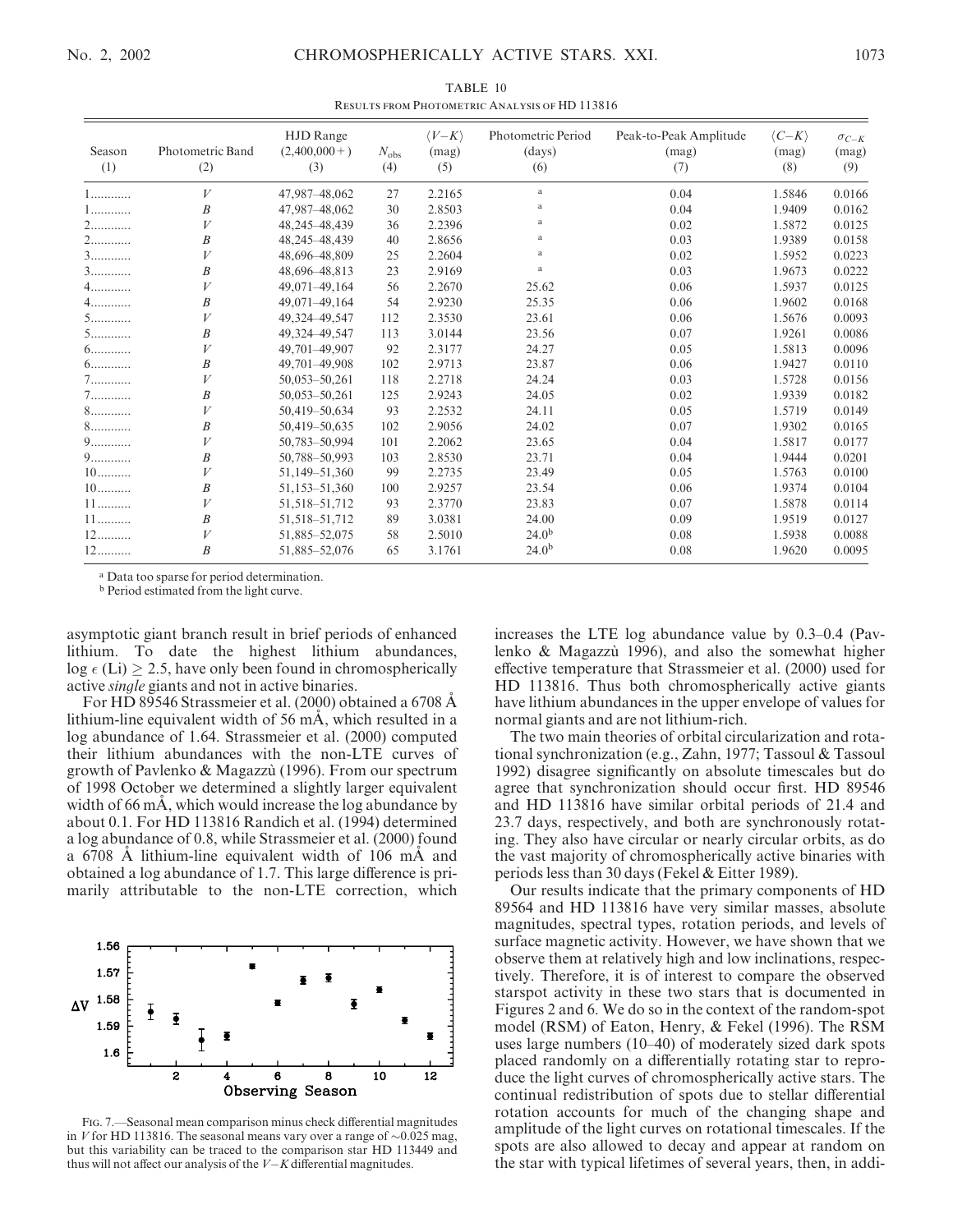

Fig. 8.—Seasonal photometric periods of HD 113816 plotted against time (top), against mean brightness of HD 113816 (second from top), and V amplitude of the light curve (third from top). The  $V$  amplitude is plotted against mean brightness (bottom).

tion to further changes in the shape of the light curves, the RSM also predicts the kind of long-term light variations observed in most chromospherically active stars without the necessity of magnetic cycles to drive these changes. Eaton, Henry, & Fekel (1996) demonstrated that the RSM does an excellent job of producing light curves that strongly resemble the actual light curves of chromospherically active stars on both rotational and decadal timescales.

There are many similarities in the light curves of HD 89546 and HD 113816. Both show clear rotational modulation within each observing season, as well as changes in the shape and amplitude of the light curve from one rotation cycle to the next (e.g., HD 89546, season 5; HD 113816, end of season 11). These changes can be explained by the continual redistribution of a large number of photospheric spots due to differential rotation. The fifth season of HD 89546 offers a particularly good example of this. The light curve is continually growing in amplitude, while the mean light level remains constant. Since the light level averaged over a rotation cycle must be a measure of the filling factor of spots over the entire visible stellar surface, these changes in amplitude must occur without any change in the overall level of spottedness. Therefore, low amplitudes result when the spots are more uniformly distributed in stellar longitude, while the larger amplitudes result when the same total spot area becomes more concentrated or clumped on one hemi-

sphere by the differential rotation. Indeed when the amplitude is low, and the spots more evenly distributed, a shallow secondary minimum appears in the season 5 light curve, revealing the presence of small spot concentrations on opposite hemispheres. As the amplitude increases, the lightcurve shape evolves from this double-humped configuration to an asymmetrical shape with a single maximum and minimum per rotation cycle to a nearly sinusoidal light curve as the spots are continually redistributed.

Both stars sometimes undergo changes in the mean light level during an observing season with little or no corresponding change in rotational amplitude (e.g., HD 89546, season 8; HD 113816, season 6). As long as the amplitudes remain constant, the clumpiness of the spot distributions is not changing. However, in both of these cases the mean brightness is increasing, suggesting that the total spot area is decreasing. With rotational inclinations of  $57^\circ$  and  $13^\circ$ , respectively, both HD 89546 and HD 113816 have significant portions of their photospheres that remain in continual view throughout a rotation cycle and thus do not contribute much to rotational modulation. Thus the decay of a spot or spots in the circumpolar regions would cause an increase in mean brightness with little effect on the amplitude of the light curve. The spots causing the rotational modulation must reside at lower latitudes and remain relatively unchanged during these epochs.

Both stars also experience large, long-term changes in mean brightness with timescales of roughly 8 or 9 yr. In fact these long-term brightness changes are larger than any of the rotational amplitudes. The total range in seasonal mean brightness is 0.26 mag in V for HD 89546 (Table 7) and 0.29 mag in  $V$  for HD 113816 (Table 10), compared with maximum rotational amplitudes in  $V$  of 0.21 mag and 0.08 mag for HD 89546 and HD 113816, respectively. Clearly, both stars experience long-term changes in their overall level of spottedness. As we will show below, these long-term changes can be accounted for in the RSM by the random appearance and decay of individual spots.

Further similarities in these two stars are evident in Figures 4 and 8. Both exhibit period changes on the order of 5% that are not correlated with mean brightness or amplitude. If the rotation periods represent precise determinations of stellar rotation, then we would expect HD 113816 to have a smaller range of periods, since only spots in a very restricted range of stellar latitude can effectively modulate the light curve. However, the observed photometric periods can be affected by the growth and decay of individual spots at various longitudes and also by the formation of new and decay of old clumps of spots by differential rotation. Thus the photometric period at any epoch may not correspond precisely to the rotation period of any stellar latitude. It may be that the 5% variation in the observed periods for these two stars is more a function of these effects than a real effect of differential rotation.

Figures 4 and 8 also show that, for each star, the rotational amplitude is correlated with the mean brightness level, where larger amplitudes result from greater levels of overall spottedness. This same correlation was found for only one of four well-observed chromospherically active stars in Henry et al. (1995,  $\lambda$  And; their Fig. 23). For  $\sigma$  Gem, II Peg, and V711 Tau, Henry et al. (1995) found no correlation between amplitude and mean brightness (their Figs. 24, 25, and 26). The lack of correlation implies that the amplitude changes are due more to spot redistribution than to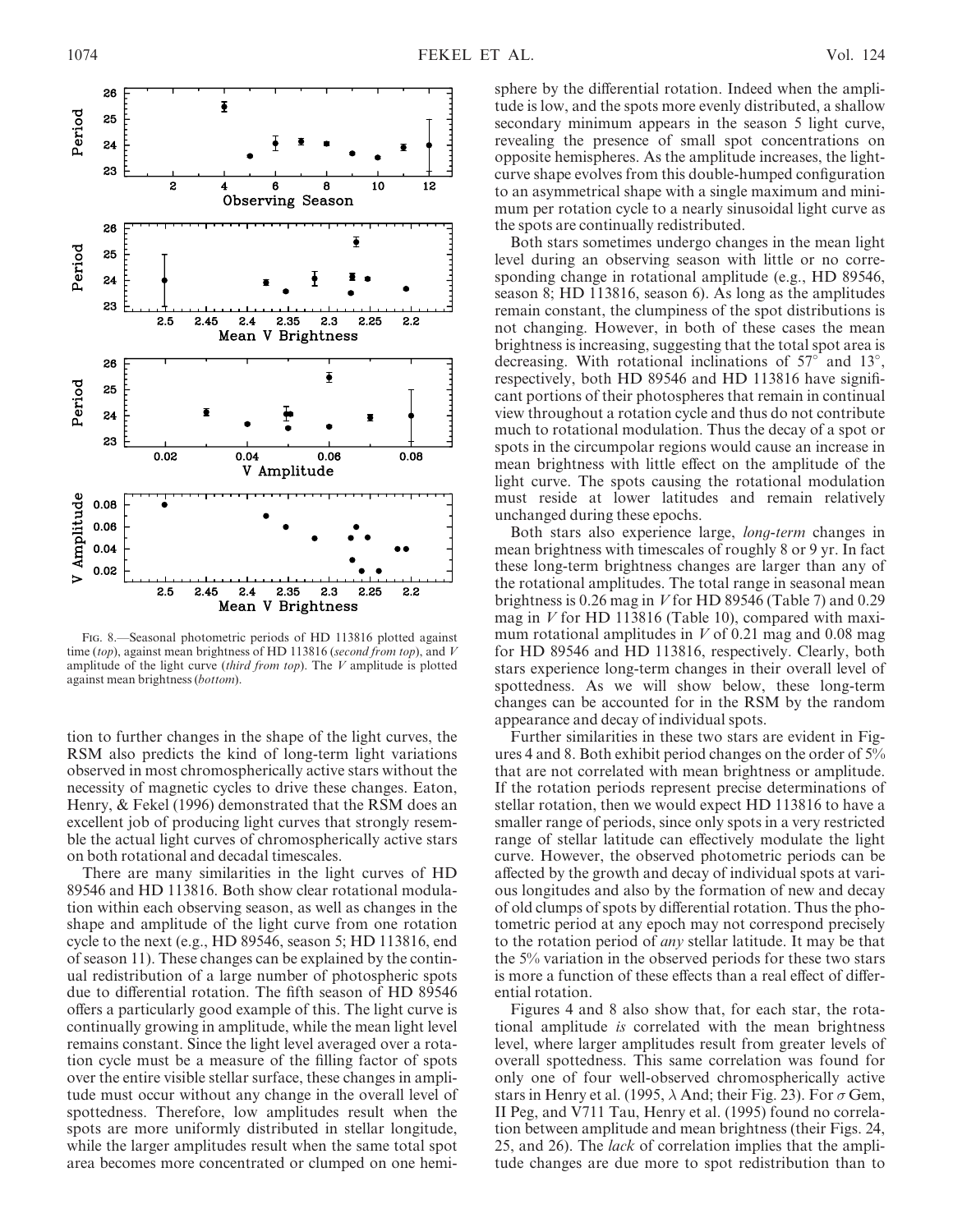any change in overall level of spottedness. In the sample of six stars from Henry et al. (1995) and this paper, half show a definite correlation between amplitude and level of spottedness, and half do not.

The most striking *difference* between the light curves of HD 89546 and HD 113816 is the amplitude of their rotational modulation. As pointed out above, the low inclination of HD 113816 means that only a very restricted range of stellar latitudes can effectively modulate the light curve. Therefore, random distributions of spots with comparable filling factors on these two stars, which is expected from their similar properties and comparable levels of Ca ii H and K emission flux (Strassmeier et al. 2000), predict much larger rotational modulation for HD 89546 than for HD 113816. As pointed out above, the maximum rotational amplitude of HD 89546 is nearly 3 times larger than that of HD 113816. The difference in the ratio of maximum rotational amplitude to the long-term amplitude (0.81 and 0.28 for HD 89546 and HD 113816, respectively) is also a result of the difference in the rotational inclination of these two stars. For a star viewed pole on, this ratio would necessarily go to zero, since there could be no rotational modulation of the light at all.

Finally, we demonstrate quantitatively that the randomspot model of Eaton, Henry, & Fekel (1996) does reproduce the kinds of light variations discussed above, even for an inclination as low as 13 . We calculated 20 sequences of random-spot models for inclinations of 13°, 30°, and 57°. Each sequence spans 5000 days and starts with different seeds for the random-number generator. All models had 20 spots, a 10 day rotation period, a differential-rotation parameter of  $k = 0.01$ , and spot lifetimes of 3.0 yr. Figure 9 gives one example for an inclination of 13°; the others are similar. The figure demonstrates that the RSM can produce long-term and short-term variations similar to those seen in Figure 6.

To characterize the light variation, we calculated  $\Delta V$ , the rms light loss of all 12,500 calculated points from the maximum magnitude in each light curve, and  $\delta V$ , the rms deviation of these points from the means of the individual rotational cycles. For the spot size assumed, all three inclinations gave essentially the amount of long-term light varia-



Fig. 9.—Theoretical light curve computed from the random-spot model with a differential-rotation parameter of 0.01 and 20 spots living 3 yr on average. Seen in the figure are long-term light variation and rotational modulation typical of chromospherically active stars. The inset shows the 0.1 mag variation possible with a random distribution of spots even at the low inclination of  $13^\circ$ .

tion seen in plots such as Figure 6, namely,  $\langle \Delta V \rangle = 0.17 \pm 0.03$  mag, averaged over all 20 sets of light curves. This result is similar to that found for real chromospherically active stars. The rotational modulation showed a factor of 3 variation over this range of inclination, with  $\langle \delta V \rangle = 0.018, 0.038, \text{ and } 0.056, \text{ respectively, for } 13^{\circ}, 30^{\circ},$ and 57 . This range may be a little larger than would be expected for actual stars. However, even at the very low inclination of 13 , we calculated theoretical light variations at least as big as the maximum observed in HD 113816.

We thank W. Bidelman for communicating his results for HD 89546 in advance of publication. The circular-orbit program provided by D. Barlow is greatly appreciated. We also thank V. Dadonas for his preliminary analysis of some of the velocities and L. Boyd and D. Epand for their efforts in support of Fairborn Observatory. The comments of the referee, G. Cutispoto, resulted in an improved paper. The Automated Astronomy Program at Tennessee State University is supported in part by NASA grants NC-511 and NC-96, and NSF grant HRD 97-06268.

- Alexander, J. B. 1967, Observatory, 87, 238
- Balachandran, S. C., Fekel, F. C., Henry, G. W., & Uitenbroek, H. 2000, ApJ, 542, 978
- 
- Barden, S. C. 1985, ApJ, 295, 162 Barker, E. S., Evans, D. S., & Laing, J. D. 1967, R. Obs. Bull., 130
- Batten, A. H., Fletcher, J. M., & MacCarthy, D. G. 1989, Publ. Dom.
- Astrophys. Obs., 17, 1 Bidelman, W. P. 1981, AJ, 86, 553
- 
- Bidelman, W. P., & MacConnell, D. J. 1973, AJ, 78, 687 Brown, J. A., Sneden, C., Lambert, D. L., & Dutchover, E. 1989, ApJS, 71, 293
- Buckley, D. A. H., Tuohy, I. R., Remillard, R. A., Bradt, H. V., & Schwartz, D. A. 1987, ApJ, 315, 273 Charbonnel, C., & Balachandran, S. C. 2000, A&A, 359, 563 Cutispoto, G., Pagano, I., & Rodono`, M. 1992, A&A, 263, L3
- 
- 
- Cutispoto, G., Pastori, L., Tagliaferri, G., Messina, S., & Pallavicini, R. 1999, A&AS, 138, 87 Cutispoto, G., Tagliaferri, G., Giommi, P., Gouiffes, C., Pallavicini, R.,
- Pasquini, L., & Rodono, M. 1991, A&AS, 87, 233
- Dempsey, R. C., Linnsky, J. L., Fleming, T. A., & Schmitt, J. H. M. M. 1993, ApJS, 86, 599
- Eaton, J. A., Henry, G. W., & Fekel, F. C. 1996, ApJ, 462, 888
- ESA. 1997, The Hipparcos and Tycho Catalogues (ESA SP-1200) (Noordwijk: ESA)
- 
- Fekel, F. C. 1997, PASP, 109, 514 Fekel, F. C., & Eitter, J. J. 1989, AJ, 97, 1139
- Fitzpatrick, M. J. 1993, in ASP Conf. Ser. 52, Astronomical Data Analysis Software and Systems II, ed. R. J. Hanisch, R. V. J. Brissenden, & J. Barnes (San Francisco: ASP), 472
- Fleming, T. A., Gioia, I. M., & Maccacaro, T. 1989, AJ, 98, 692
- Flower, P. J. 1996, ApJ, 469, 355

**REFERENCES** 

- Foing, B. H., et al. 1994, A&A, 292, 543
- 
- Gaidos, E. J., Henry, G. W., & Henry, S. M. 2000, AJ, 120, 1006 Gray, D. F. 1992, The Observation and Analysis of Stellar Photospheres
- (Cambridge: Cambridge University Press) Henry, G. W. 1995a, in ASP Conf. Ser. 79, Robotic Telescopes: Current Capabilities, Present Developments, and Future Prospects for Automated Astronomy, ed. G. W. Henry & J. A. Eaton (San Francisco: ASP), 37
- 1995b, in ASP Conf. Ser. 79, Robotic Telescopes: Current Capabilities, Present Developments, and Future Prospects for Automated Astronomy, ed. G. W. Henry & J. A. Eaton (San Francisco: ASP), 44
- Henry, G. W., Eaton, J. A., Hamer, J., & Hall, D. S. 1995, ApJS, 97, 513 Henry, G. W., Fekel, F. C., & Hall, D. S. 1995, AJ, 110, 2926
- 
- Henry, G. W., & Hall, D. S. 1991, ApJ, 373, L9
- Henry, G. W., & Newsom, M. S. 1996, PASP, 108, 242
- Henry, T. J., Soderblom, D. R., Donahue, R. A., & Baliunas, S. L. 1996, AJ, 111, 439
- Huenemoerder, D. P., & Barden, S. C. 1984, BAAS, 16, 510 Iben, I. 1967a, ApJ, 147, 624
- 
- 1967b, ApJ, 147, 650
- Jeffries, R. D., Bertram, D., & Spurgeon, B. R. 1995, MNRAS, 276, 397